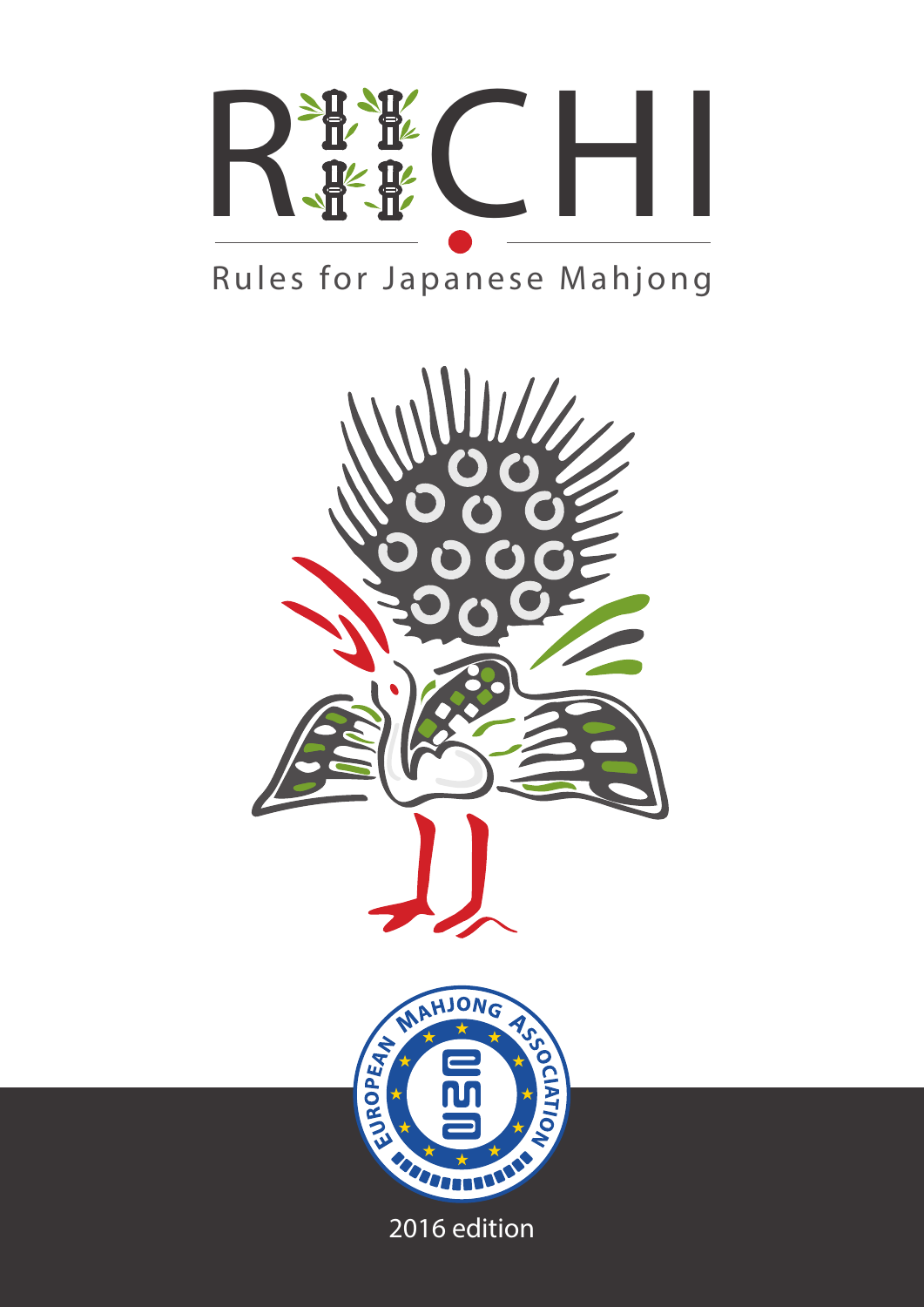# **Content page**

| <b>Preface</b> | <b>Revision notes</b> | <b>Acknowledgements</b> |                                         | 4<br>4<br>5 |
|----------------|-----------------------|-------------------------|-----------------------------------------|-------------|
| 1              | <b>The tiles</b>      |                         |                                         | 6           |
|                | 1.1                   |                         |                                         |             |
|                | 1.2                   |                         |                                         |             |
|                | 1.3                   |                         |                                         |             |
|                | 1.4                   |                         |                                         |             |
| $\overline{2}$ | <b>Setup</b>          |                         |                                         | 7           |
|                | 2.1                   |                         |                                         |             |
|                | 2.2                   |                         |                                         |             |
|                | 2.3                   |                         |                                         |             |
|                | 2.4<br>2.5            |                         |                                         |             |
|                | 2.6                   |                         |                                         |             |
|                | 2.7                   |                         | The dora indicator <b>Exercise 20</b> 8 |             |
|                | 2.8                   |                         |                                         |             |
| 3              |                       | <b>Game play</b>        |                                         | 9           |
|                | 3.1                   |                         |                                         |             |
|                | 3.2                   |                         |                                         |             |
|                | 3.3                   |                         |                                         |             |
|                |                       | 3.3.1                   |                                         |             |
|                |                       | 3.3.2                   |                                         |             |
|                |                       | 3.3.3                   |                                         |             |
|                |                       | 3.3.4                   |                                         |             |
|                |                       | 3.3.5                   |                                         |             |
|                |                       | 3.3.6                   |                                         |             |
|                |                       | 3.3.7                   |                                         |             |
|                |                       | 3.3.8                   |                                         |             |
|                |                       | 3.3.9                   |                                         |             |
|                |                       | 3.3.10                  | Fourth kong                             |             |
|                |                       | 3.3.11                  |                                         |             |
|                |                       | 3.3.12                  |                                         |             |
|                |                       | 3.3.13                  |                                         |             |
|                | 3.4                   | 3.3.14                  |                                         |             |
|                |                       | 3.4.1                   |                                         |             |
|                |                       | 3.4.2                   |                                         |             |
|                |                       | 3.4.3                   |                                         |             |
|                |                       | 3.4.4                   |                                         |             |
|                |                       | 3.4.5                   |                                         |             |
|                |                       | 3.4.6                   |                                         |             |
|                |                       | 3.4.7                   |                                         |             |
|                |                       | 3.4.8                   |                                         |             |
|                |                       | 3.4.9                   |                                         |             |
|                |                       | 3.4.10                  |                                         |             |
|                |                       | 3.4.11                  |                                         |             |
|                | 3.5                   |                         |                                         |             |
|                | 3.6                   |                         |                                         |             |
|                |                       | 3.6.1                   |                                         |             |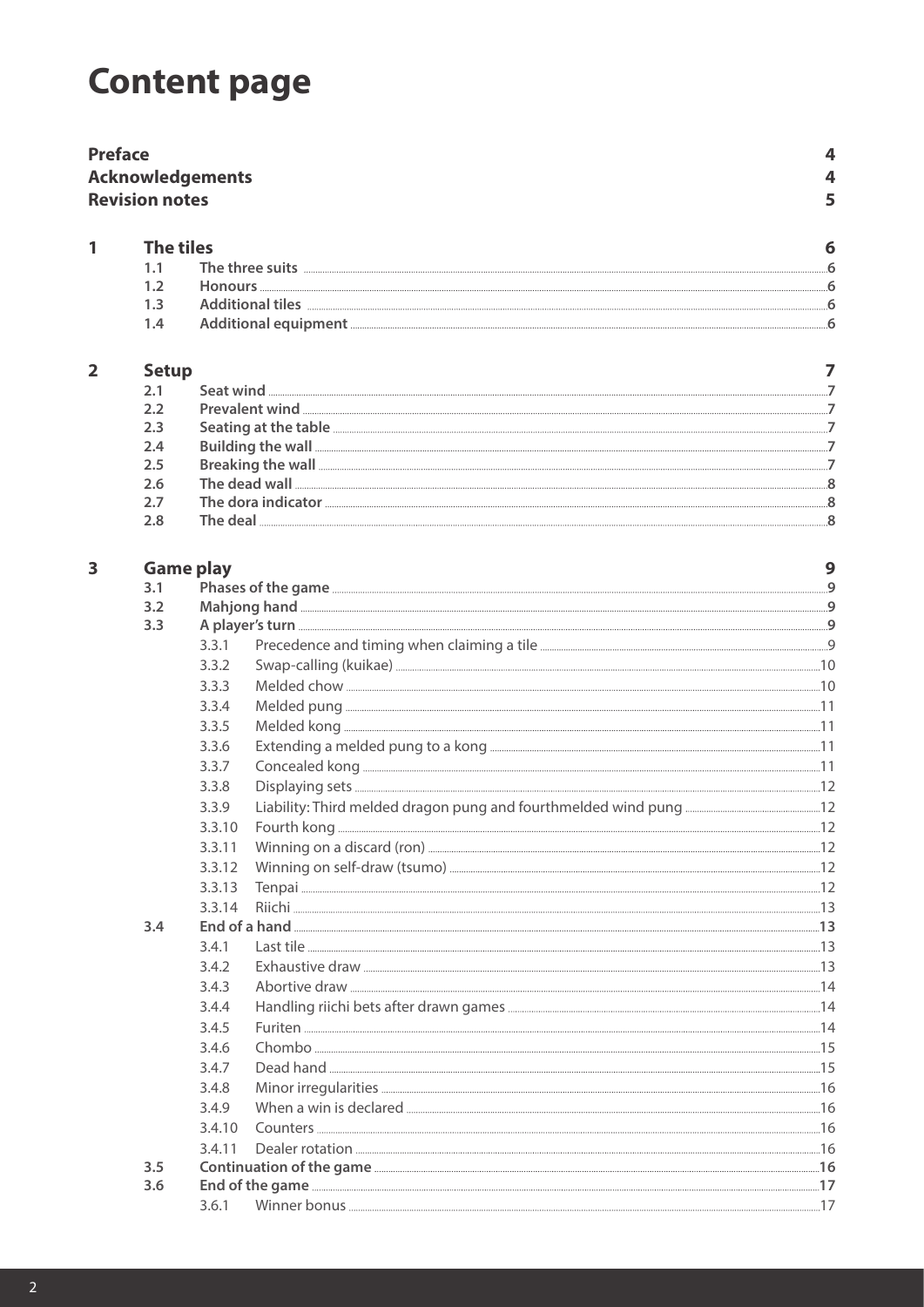| 4 | <b>Scoring</b> | 18    |                                                                  |    |
|---|----------------|-------|------------------------------------------------------------------|----|
|   | 4.1            |       |                                                                  |    |
|   |                | 4.1.1 |                                                                  |    |
|   |                | 4.1.2 |                                                                  |    |
|   |                | 4.1.3 |                                                                  |    |
|   | 4.2            |       |                                                                  |    |
|   |                | 4.2.1 |                                                                  |    |
|   |                | 4.2.2 |                                                                  |    |
|   |                | 4.2.3 |                                                                  |    |
|   |                | 4.2.4 |                                                                  |    |
|   |                | 4.2.5 |                                                                  |    |
|   |                | 4.2.6 |                                                                  |    |
|   | 4.3            |       |                                                                  |    |
|   |                |       |                                                                  |    |
| 5 |                |       | <b>Etiquette and tournament rules</b>                            | 26 |
|   | 5.1            |       | Errors in claiming tiles <b>Constitution and Constitution</b> 26 |    |
|   |                | 5.1.1 |                                                                  |    |
|   |                | 5.1.2 |                                                                  |    |
|   |                | 5.1.3 |                                                                  |    |
|   |                | 5.1.4 |                                                                  |    |
|   | 5.2            |       |                                                                  |    |
|   |                | 5.2.1 |                                                                  |    |
|   | 5.3            |       |                                                                  |    |
|   | 5.4            |       |                                                                  |    |
|   | 5.5            |       |                                                                  |    |
|   | 5.6            |       |                                                                  |    |
|   | 5.7            |       |                                                                  |    |
|   |                |       |                                                                  |    |

**5.8 Substitute players 28 5.9 Tournament sessions 29**

## **6 Scoring tables 30**

## **Overview sheet 31**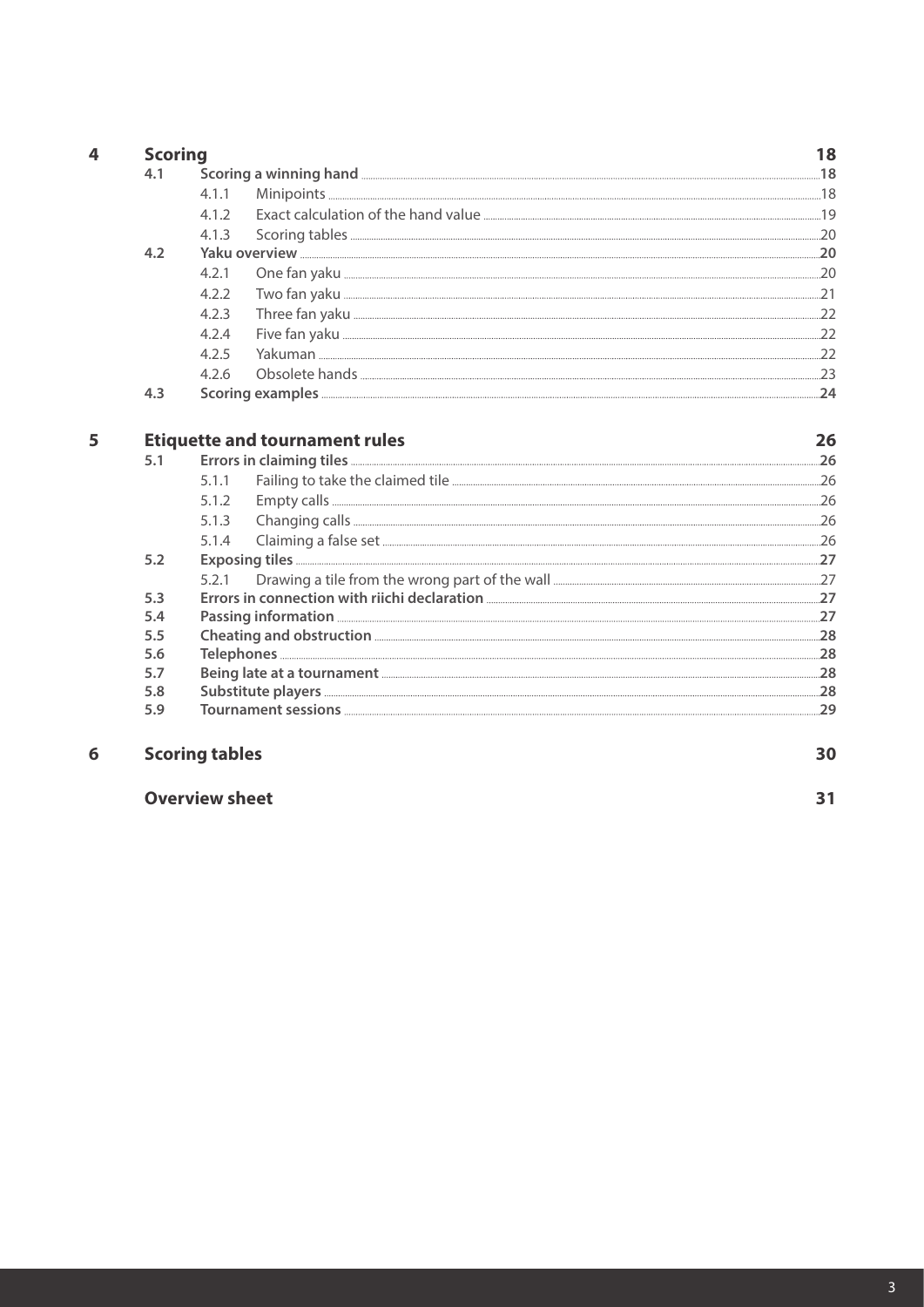# **Preface**

## In recent years we've experienced an overwhelming and enthusiastic development of mahjong worldwide. It seems that more and more players in many countries discover the attraction of the world's most fascinating game. In Europe it is clear that the number of tournaments continue growing, as well as the number of mahjong clubs.

Today's globalized world with high-speed internet connections makes it easier than ever to connect across countries and continents over virtual mahjong tables. Online games and discussions revolve around many different mahjong rule sets, but the Japanese variant, riichi, always seemed to have a special status and particularly enthusiastic followers, likely inspired by Japan's professional riichi players, the only mahjong pros in the world.

The first edition of the EMA riichi rules was established in preparation of the First European Riichi Championship in 2008 in Hannover, Germany. The rules were based on the way riichi had been played by pretty much the same rules independently in Netherlands and Denmark for years. The rules were revised in 2012 to be closer to current Japanese riichi rules, though still with some variants retained.

In preparation of the event of the first World Riichi Championship in Paris, France, in 2014, the World Riichi Championship rules were compiled by Sylvain Malbec in collaboration with partners worldwide, notably the Japan Mahjong Professional League. After the event the WRC rules were slightly revised in 2015, and it was obvious to revise the EMA riichi rules in light of the WRC rules.

This booklet describes the standard riichi rules of the European Mahjong Association as revised in 2016.

*Tina Christensen, President European Mahjong Association April 2016*

# **Acknowledgements**

For help with the first edition thanks go to Sjef Strik, Jenn Barr and Benjamin Boas for great help in shedding light on rule differences and practices and for invaluable advice.

For this latest version huge thanks go to Sylvain Malbec for his efforts with a worldwide riichi rules survey and his preparation of the World Riichi Championship rules. In the margin of the first World Riichi Championship in Paris 2014 valuable discussions took place with Sylvain Malbec, Scott Miller, Jenn Barr, Gemma Collinge and Garthe Nelson. I am very grateful for the advice and insight on professional gameplay in Japan received via the latter three. Appreciation and thanks go to the EMA Riichi Rule Committee (Gemma Collinge, Sven-Hendrik Gutsche, Ans Hoogland, Simon Naarman, Krzysztof Sasinowski and Alexander Wankmüller) for fruitful discussions.

> *Tina Christensen, Chairman EMA Riichi Rule Committee European Mahjong Association April 2016*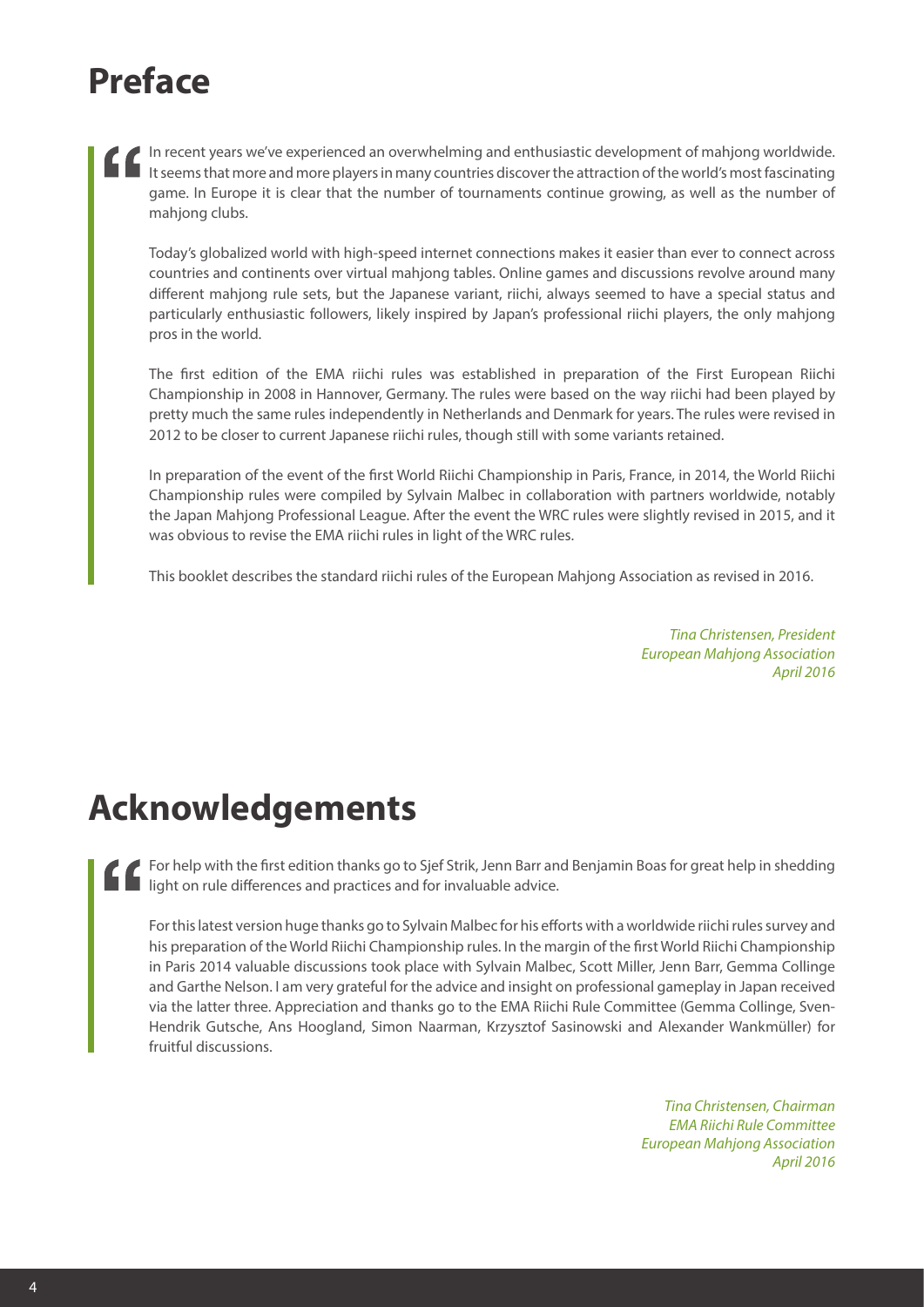# **Revision notes**

The rules have been revised in order to avoid ambiguities and comply more closely with current Japanese riichi rules and the World Riichi Championship rules.

### **Main changes since the 2012 edition:**

- Red fives have been removed
- Tanyao (All Simples) can be an open hand
- Renho (Blessing of Man) is a mangan, not a yakuman
- Dai suushii (Big Four Winds) is a yakuman, not a double yakuman
- A hand with 13+ fan is scored as a sanbaiman, not a yakuman
- The 3 second timing rule is removed
- Swap-calling is not allowed
- Temporary furiten ends when the player draws or claims a tile
- Five counters implies two yaku: the rule is removed
- Abortive draws are removed
- Nagashi Mangan is removed
- Uma is changed to 15,000/5,000/-5,000/-15,000
- Chombo penalty in a tournament is 20,000 points deduction after uma
- Penalty rules are slightly more lenient in some cases

#### **Differences to World Championship Rules 2015:**

- Multiple winners are allowed
- 4-30 is not rounded to mangan payment
- Timing rules differ; EMA: pung takes predence over chow
- Riichi bets at game end go to the winner

This document is licensed under a Creative Commons Attribution-NonCommercial-ShareAlike 4.0 International License. It is available at www.mahjong-europe.org.

> *European Mahjong Association, April 2016*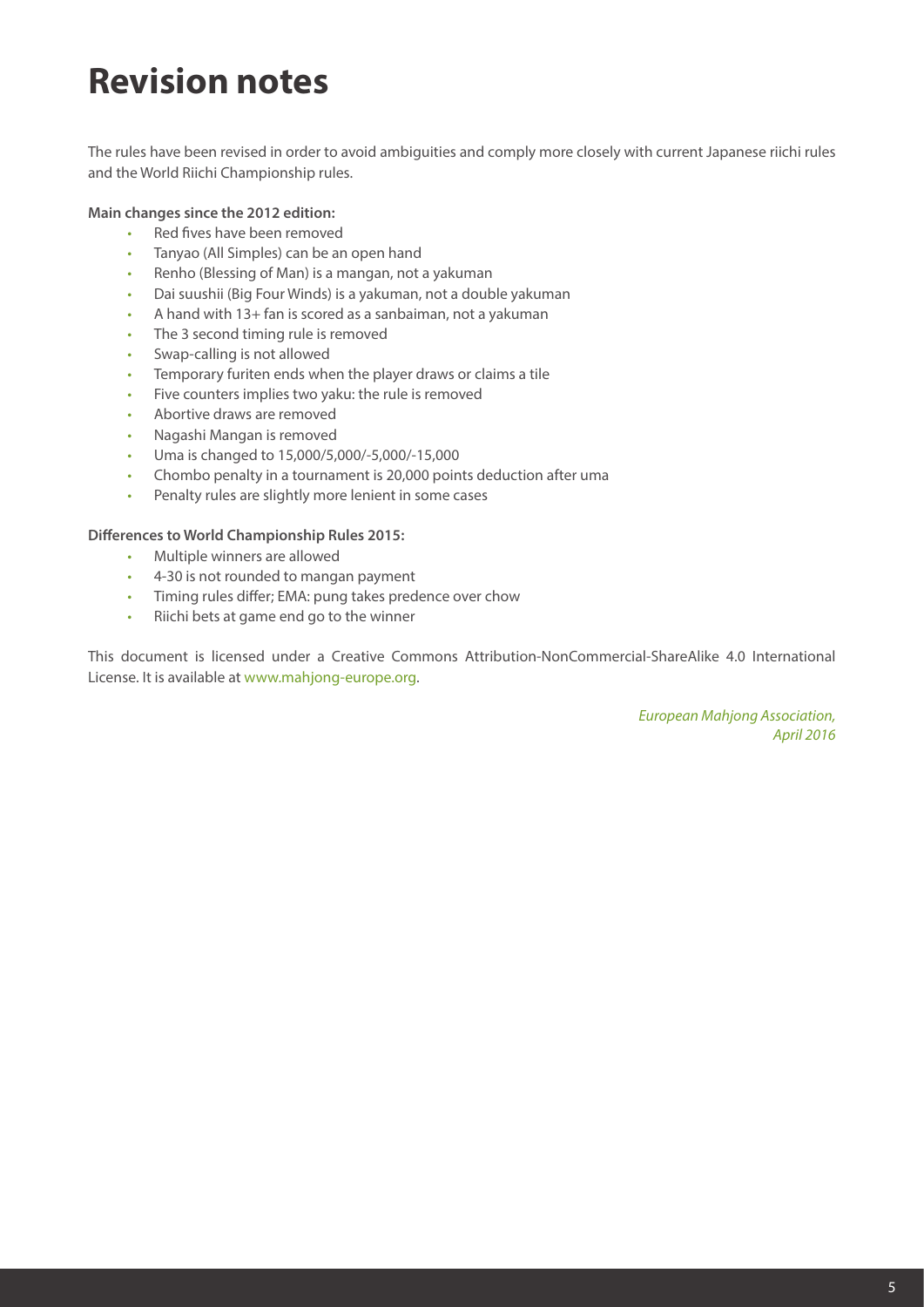# **1 The tiles**

The 34 basic mahjong tiles are presented here. A full set of mahjong tiles contains four identical tiles of each of these.

# **1.1 The three suits**

There are three suits, each has tiles numbered from one to nine:

| <b>Circles</b>    | 8888<br>8888<br>盛<br>B<br>盛<br>⊛<br>69<br>⊛<br>ø<br>⊛<br>⊛<br>ø<br>Š<br>88<br>Ø9<br>8<br>8<br>69<br>ø<br>$\circledcirc$<br>69<br>ø |  |
|-------------------|------------------------------------------------------------------------------------------------------------------------------------|--|
| <b>Bamboo</b>     | aaa<br>AAH<br>计目标                                                                                                                  |  |
| <b>Characters</b> | 伍萬<br>$\boldsymbol{\varpi}$<br>公寓<br>萬<br>萬萬<br>萬<br>萬<br>萬<br>蓠<br>蓠                                                              |  |

The one of bamboo is often decorated with a bird, the design of which often varies across mahjong sets. The ones and nines are called terminal tiles.

# **1.2 Honours**

In addition to the suit tiles, there are seven different honour tiles: four winds and three dragons. The winds are shown in the order: east-south-west-north. The dragons are shown in the order: white-green-red. The design of the white dragon varies across mahjong sets; usually it is either a blank tile or a blue frame is depicted.



# **1.3 Additional tiles**

With four of each of the above tiles, a mahjong set consists of 136 tiles. Sometimes mahjong sets contain further tiles: flower, season or joker tiles, which are not used in riichi mahjong. Japanese tile sets often include red fives. The red fives are sometimes used to replace normal fives, so that each suit has one red five and three normal fives. The red fives would then add an additional fan to the hand value. Red fives are no longer used in EMA riichi rules.

# **1.4 Additional equipment**

Mahjong sets often have markers for indicating the prevalent wind and sticks used for keeping score. These are also used for counters and riichi bets. The value of the scoring sticks shown below are: 100, 1,000, 5,000 and 10,000. A stick of a different colour can be used for the value 500. Players begin with 30,000 points. The set should also come with at least two dice.

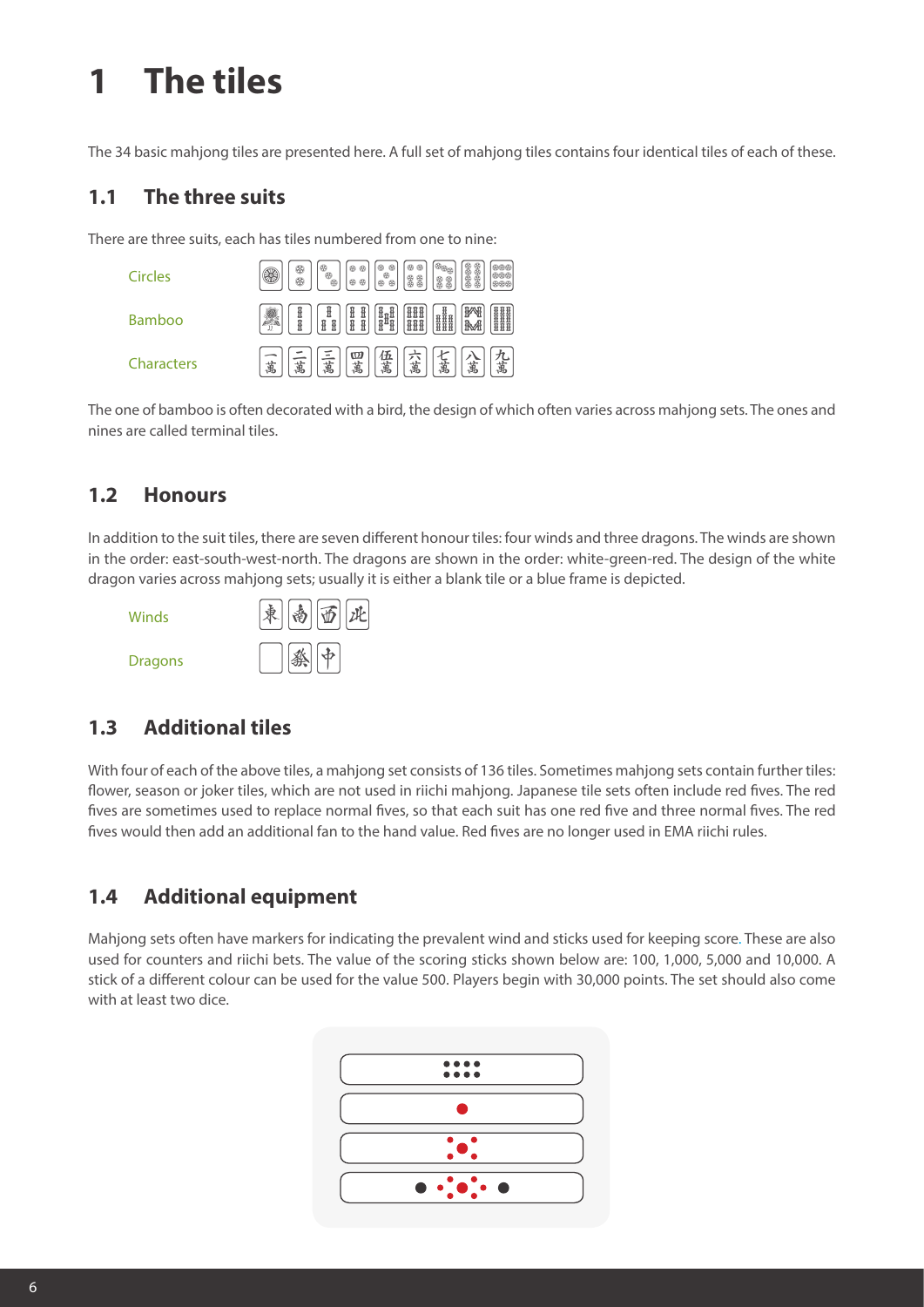# **2 Setup**

# **2.1 Seat wind**

Mahjong is played by four players, each of whom is associated with a directional wind known as the seat wind. East is the starting player. South is sitting at East's right, West is sitting across from East, and North is sitting at East's left. Note that the counter-clockwise order east-south-west-north is not as could be expected from the compass directions. Between hands the seat winds will change, see **section 3.4.11**. During a full game, each player is East at least twice.

# **2.2 Prevalent wind**

When the game begins, east is the prevalent wind. When the player who started the game as East becomes East again after all other players have played at least one hand as East, the south round begins, and south is the prevalent wind. A wind marker should be placed permanently by the player who begins as East, and when this player becomes East again after the first (east) round of the game, the marker is flipped to indicate the new prevalent wind, south.

# **2.3 Seating at the table**

The players' positions at the table are determined by drawing lots if they are not predefined by a tournament schedule. For drawing lots, one of each wind tile is used. The four tiles are shuffled face down and each player picks one of the tiles; the player who shuffled the tiles is the last to pick a tile. The player who picked the east tile will begin the game as East. The player who picked the south tile will begin the game as South. The player who picked the west tile will begin the game as West. The player who picked the north tile will begin the game as North.



# **2.4 Building the wall**

The tiles are thoroughly mixed. Players should take care to mix the tiles face down. Each player builds in front of himself a wall of face-down tiles, seventeen tiles long and two tiers high. The four walls are pushed together to form a square.

# **2.5 Breaking the wall**



East rolls two dice and counts that number of players counter-clockwise, starting with himself. The player thus determined breaks the wall in front of him, by counting from the right the same number of stacks as indicated by the dice. After the last counted stack the wall is broken by pushing the two wall sections a bit apart. If East's dice roll was 12, the wall is broken as shown on the left.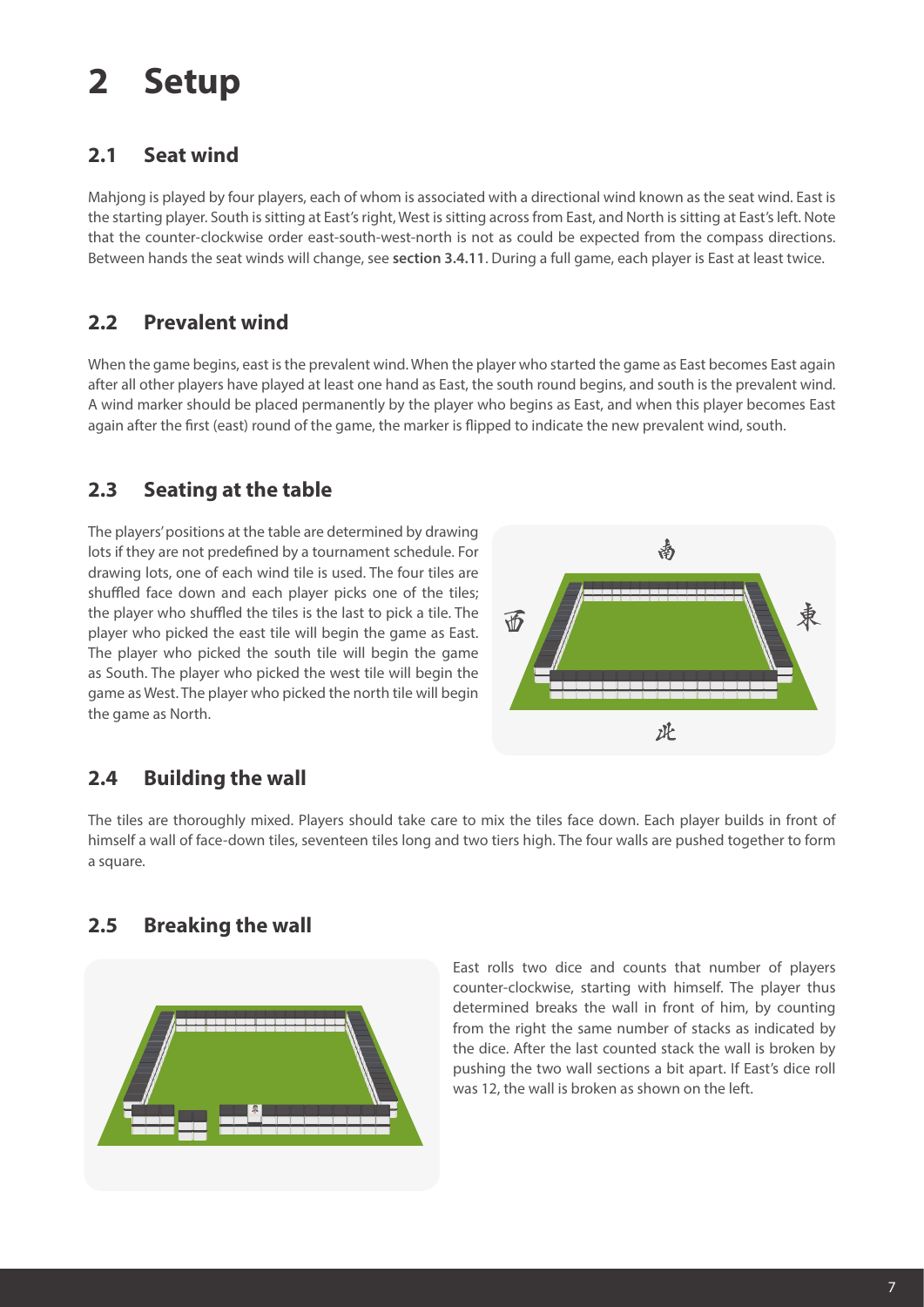# **2.6 The dead wall**

The seven tile stacks to the right of the break make up the dead wall. The dead wall continues around the corner to the next wall, if the end of the wall is reached. After the seventh tile stack, the two sections of the wall may be pushed a bit apart to set the dead wall apart from the end of the wall. The tiles in the dead wall are not used in the play, except for the providing of replacement tiles for kongs.

It is recommended for the player who has the dead wall in front of him to place the first replacement tile to the immediate left of the dead wall, so that the wall has first two single tiles and then six tile stacks. This is in order to decrease the risk of knocking down and revealing the first replacement tile.

# **2.7 The dora indicator**

Count three tile stacks into the dead wall from the original break in the wall, and turn the top tile over to determine the dora indicator. This tile indicates which tile is dora. If the dora indicator is a suit tile, the dora is the next tile in the same suit, e.g. seven bamboo is dora if six bamboo is the dora indicator. If the indicator is a nine, the dora is the one in the same suit.

If the indicator is a dragon, the dora is also a dragon, and the following order applies: red points to white, white points to green and green points to red. For winds, likewise, the following order applies: east-south-west-north-east.



# **2.8 The deal**

The player who is East takes the first four tiles in the wall after the original break in the wall. Tiles are taken clockwise, while the players' turns proceed counter-clockwise, South takes the next four tiles, West the next four, North the next four and so on until all players have twelve tiles. East continues by taking two tiles: the top tiles in the first and third stacks in the wall. South, West and North each take one tile in order. (This corresponds to East taking one tile, waiting for the other players to take one tile each, and then East takes his fourteenth tile). East now has a starting hand of fourteen tiles, whereas the other players have thirteen tiles each.



Each player arranges his tiles upright in front of himself, so only he can see the faces. The dice are placed at East's right; in this way it is always clear to all players which player is East.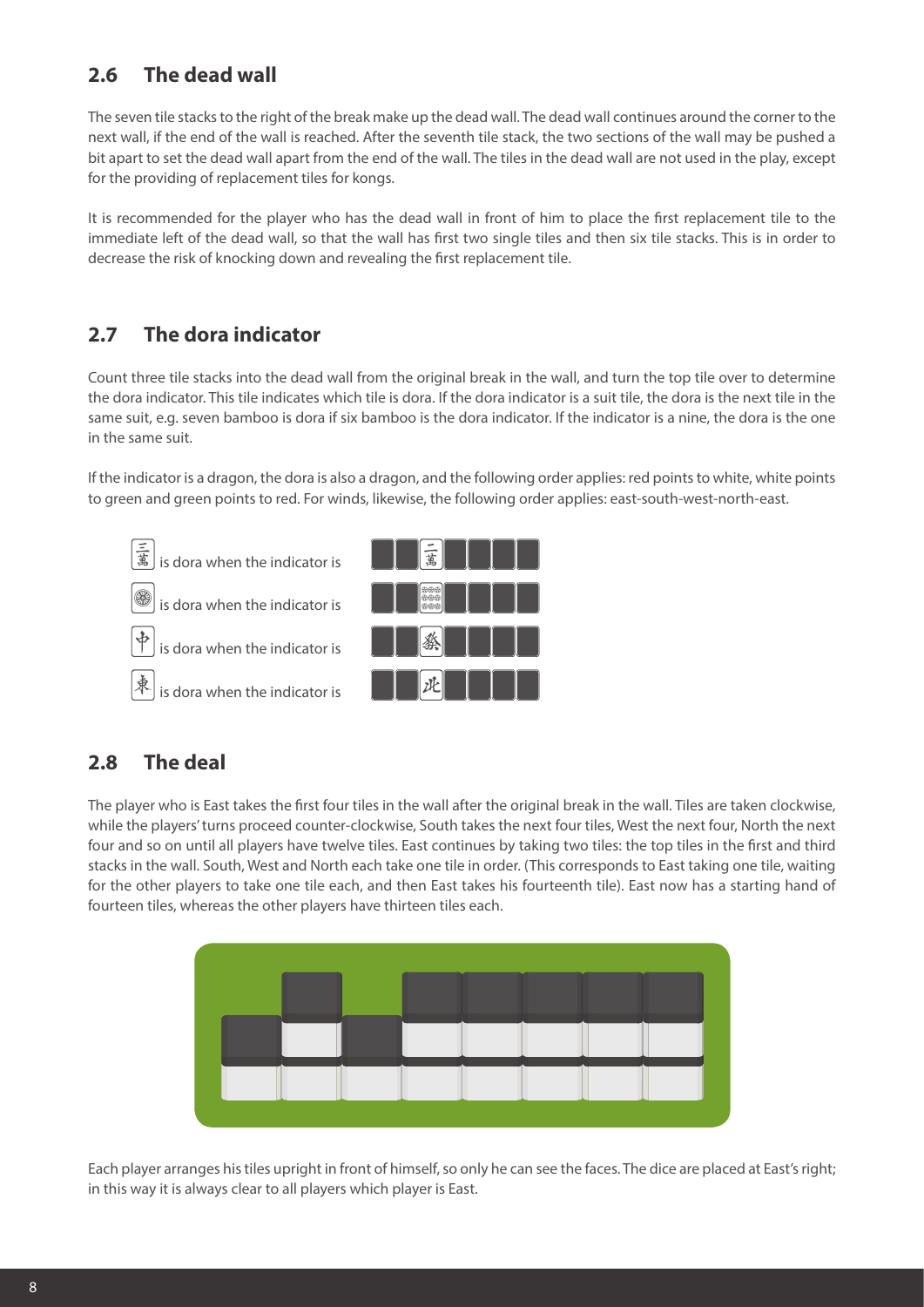# **3 Game play**

The object of play is to form a complete hand. The ultimate object of the game is to accumulate the most points from the winning hands. It doesn't matter how many hands each player has won, the accumulated score determines the winner.

# **3.1 Phases of the game**

A player's turn begins when a tile is acquired and ends when a tile is discarded. During a normal set of turns all players have their turn once. A normal set of turns is interrupted if a tile is claimed for kong, pung or chow, or a concealed kong is declared. A hand lasts until a player has completed a hand and won, or a drawn game occurs. During a round all players are East in turn. A complete game consist of two rounds: the east round and the south round.

# **3.2 Mahjong hand**

A complete mahjong hand is composed of four sets and a pair. A set may be either a chow, a pung or a kong. In addition, a complete hand must have at least one yaku (scoring pattern). A player who is furiten, is not allowed to win on a discard.

A chow is three consecutive tiles of the same suit. Chows cannot be made with dragons or winds. 8-9-1 in the same suit is not a chow. A pung is composed of three identical tiles. A kong is composed of four identical tiles. A pair is composed of two identical tiles.



Two special hands exist in riichi which are not composed of four sets and a pair: Seven Pairs and Thirteen Orphans.

# **3.3 A player's turn**

Players take their turns in order. East begins, and the turn order proceeds counter- clockwise.

A player begins his turn by drawing a tile. However, since East begins with fourteen tiles, East doesn't draw a tile on his first turn. If the player can't or won't declare a win or a kong, the player ends his turn by discarding one of his concealed tiles. East should wait until all players have seen and sorted their tiles before making the first discard.

Players should take care to discard tiles without covering them with the hand. Discards are placed in an orderly fashion, left to right and six tiles to a row, in front of each player and within the wall, so that it is clear who discarded which tiles and in which order.

## **3.3.1 Precedence and timing when claiming a tile**

The most recent discard can be claimed by any player for a pung or kong until the next player draws. The most recent discard can be claimed for a win by any player until the next player discards, except in case of tsumo.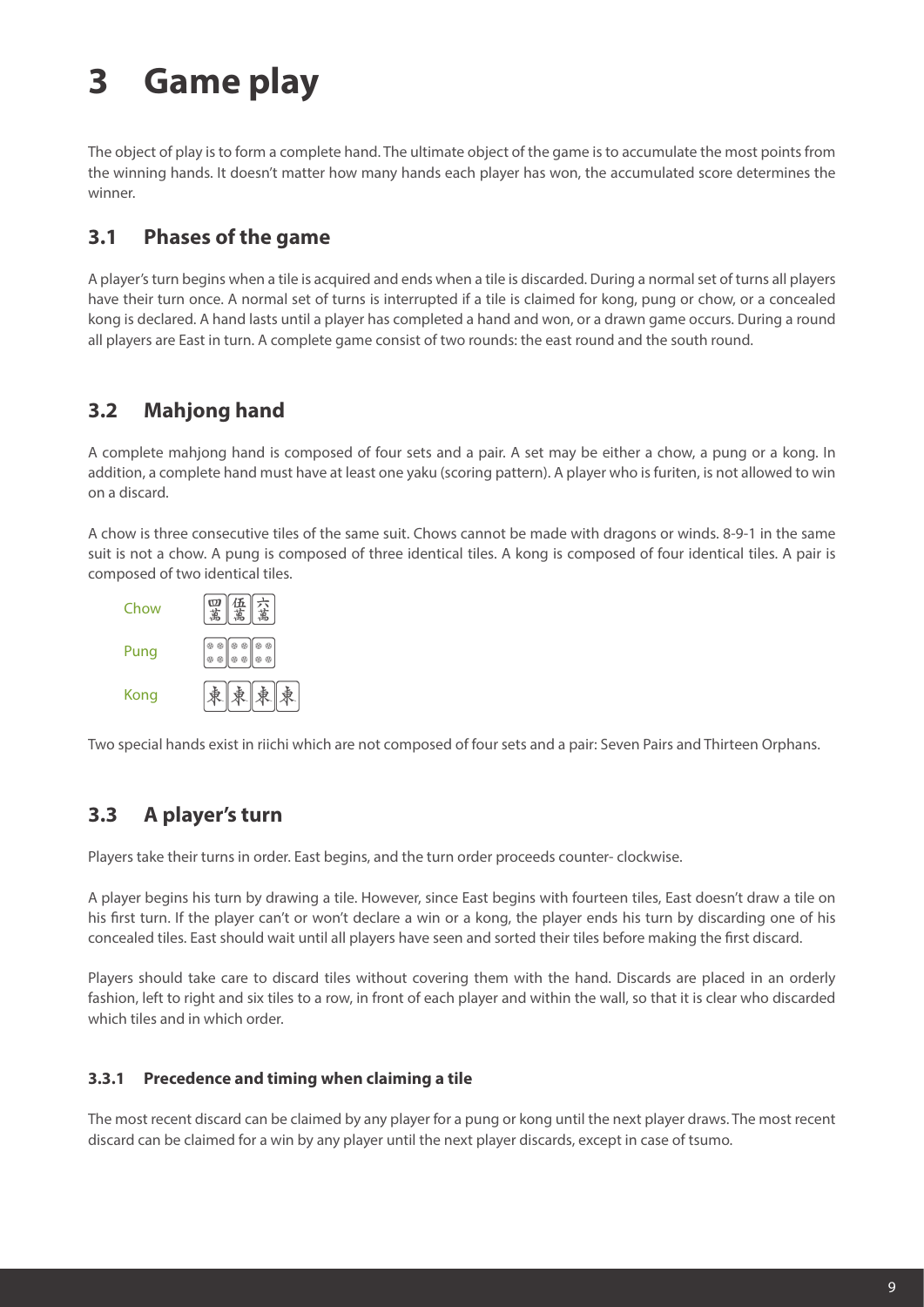A claimed kong or pung may result in players losing their turn, as play continues from the claiming player, not from the discarding player. If a player claims a tile for winning, any concurrent claim for kong, pung or chow is ignored. It is possible for several players to win on the same discard. The player about to begin his turn can claim the most recent discard for a chow. If the player doesn't want to claim the discard, he begins his turn by drawing a tile from the wall.



Claiming a tile for winning takes precedence over any other claim. Claiming a tile for kong or pung takes precedence over a claim for chow. A player who has claimed a tile for winning cannot change his claim.

Players are not limited in time to play, but they are expected to play at a reasonable pace. A player drawing tiles too fast for the other players to have time to call, or repeatedly taking an overly long time, can be penalized for obstruction at the referee's discretion.

If a player is drawing a tile too fast for the other players to have time to call, the call is still valid and the drawn tile is replaced in the wall.

## **3.3.2 Swap-calling (kuikae)**

Swap-calling (kuikae) is not allowed. It is not allowed to claim a tile and immediately discard the same tile. It is not allowed to claim a tile for chow and discard the tile from other end of the chow.



#### **3.3.3 Melded chow**

A tile can only be claimed for a chow from the player on the left. Claiming the last discarded tile for a chow is done by first clearly calling "chow" or "chi". Secondly the player reveals the matching tiles from the hand and thirdly discards a tile from the hand and claim the tile called for. For the third step the order of the two actions is not important: the player can take the claimed tile first and then discard, or the other way round.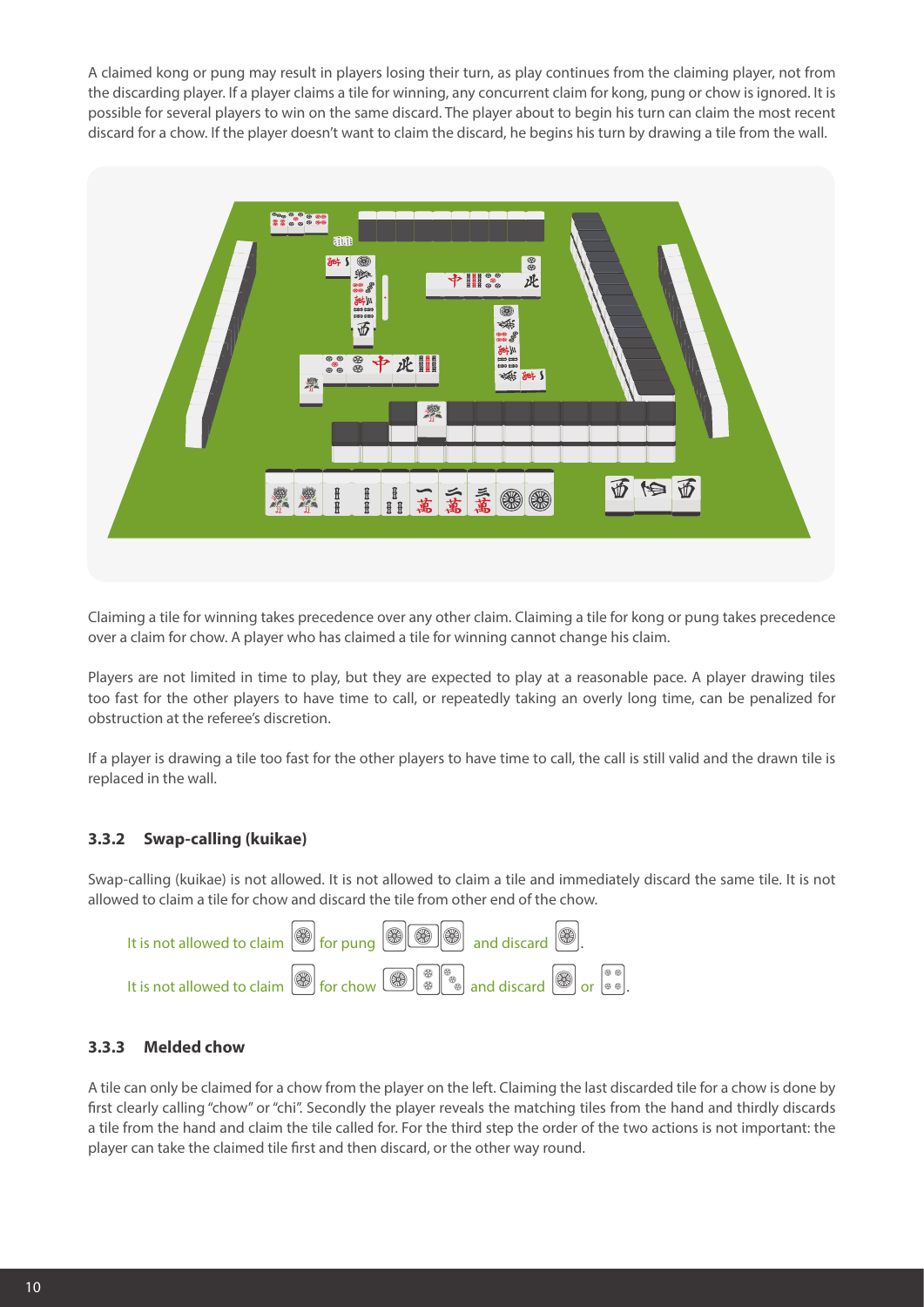## **3.3.4 Melded pung**

Claiming the last discarded tile for a pung is done by first clearly calling "pung" or "pon". Secondly the player reveals the matching tiles from the hand and thirdly discards a tile from the hand and claim the tile called for. For the third step the order of the two actions is not important: the player can take the claimed tile first and then discard, or the other way round.

## **3.3.5 Melded kong**

Claiming the last discarded tile for a melded kong is done by clearly calling "kong" or "kan", placing the tile face-up along with the three matching tiles from the hand. After revealing a new kan dora, the player takes a replacement tile from the dead wall and continues his turn as if he'd drawn a tile from the wall.

The dead wall always comprises 14 tiles, so after a kong the last tile of the wall becomes part of the dead wall.

### **3.3.6 Extending a melded pung to a kong**

A melded pung may be extended to a melded kong in a player's turn after the player has taken a tile from the wall or a replacement tile, i.e. not in a turn where a tile was claimed for chow or pung. The player must call "kong" or "kan" clearly, place the fourth tile by the rotated tile of the pung and then reveal a kan dora and take a replacement tile. The tile used to extend the pung counts as a discard, and can be claimed for a win. The dead wall always comprises 14 tiles, so after a kong the last tile of the wall becomes part of the dead wall.

## **3.3.7 Concealed kong**

A concealed kong may be declared in a player's turn after the player has taken a tile from the wall or a replacement tile, i.e. not in a turn where a tile was claimed for chow or pung. The player must call "kong" or "kan" clearly, reveal the four tiles of the kong, then turn the two middle tiles face-down, reveal a kan dora and take a replacement tile. The dead wall always comprises 14 tiles, so after a kong the last tile of the wall becomes part of the dead wall.

A player still has a concealed hand after declaring a concealed kong, if the player has no open sets.

A concealed kong cannot be robbed, except to win on Thirteen Orphans.

Note that four identical tiles only make up a kong, if a concealed kong is declared.

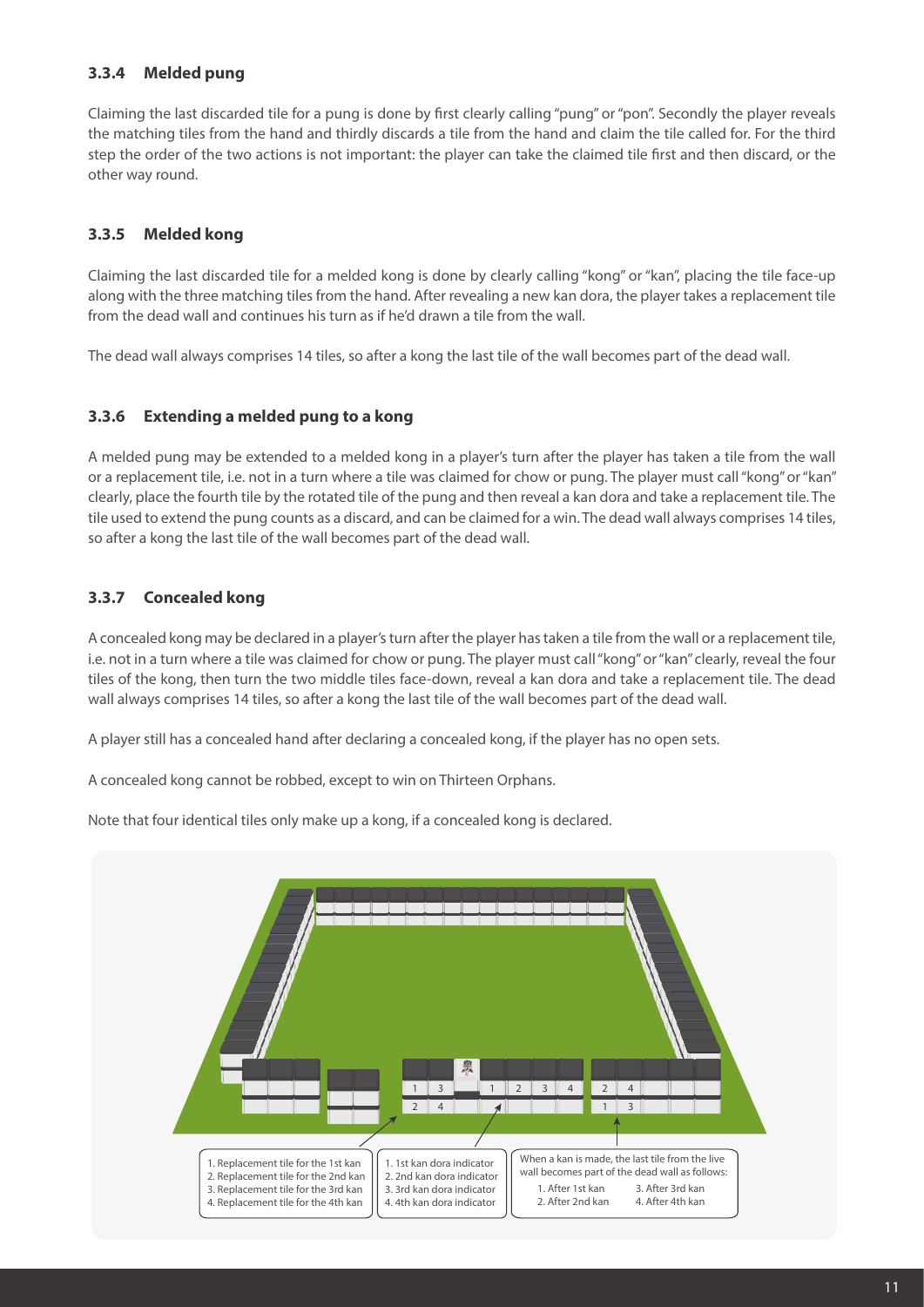## **3.3.8 Displaying sets**

Tiles in melded sets can not be rearranged to form other sets, and they cannot be discarded.

After calling a tile, the relevant tiles from the hand are immediately exposed. It is allowed to make the discard before the claimed tile is taken. If the claimed tile is not taken within the next two opponents' turns, i.e. before another two discards has been made, the player has a dead hand.

Melded sets are placed to the right of the players tiles in clear view for all players. Claimed tiles are rotated to indicate which player made the discard. If the tile was discarded by the player sitting on the left, the claimed tile is put on the left side of the set. If the tile was discarded by the player sitting in front, the claimed tile is put in the middle of the set. If the tile was discarded by the player sitting on the right, the claimed tile is put on the right side of the set. A claimed kong has one rotated tile. A kong made by extending an open pung has two rotated tiles: the extending tile is placed by the previously rotated tile.



## **3.3.9 Liability: Third melded dragon pung and fourthmelded wind pung**

A player who feeds the third dragon pung/kong to an opponent with two melded dragon pungs/kongs or the fourth wind pung/kong to an opponent with three melded pungs/kongs of winds must pay the full value of the hand in case Big Three Dragons or Big Four Winds are made on a self-draw (the two remaining opponents pay nothing). In case another opponent feeds the Big Three Dragons or Big Four Winds, he shares the payment equally with the player who fed the third dragon pung/kong or the fourth wind pung/kong, but only the discarder pays for any counters.

## **3.3.10 Fourth kong**

After declaration of a fourth kong the game continues, but no further kongs may be declared during this hand. Under no circumstance can a fifth kong be made.

## **3.3.11 Winning on a discard (ron)**

A player who can form a valid mahjong hand with at least one yaku with the last discard, can win by clearly declaring ron or mahjong, unless he is furiten.

## **3.3.12 Winning on self-draw (tsumo)**

A player who can form a valid mahjong hand with at least one yaku with a tile just drawn from the wall or the dead wall, can win by clearly declaring tsumo or mahjong. The player should keep the winning tile apart from the rest of the hand, so that it is clear to all players which was the winning tile. A player who is furiten can still win on self-draw.

## **3.3.13 Tenpai**

A player's hand is tenpai or waiting if the hand needs only one more tile to complete a winning hand. A player is still considered tenpai if all his waiting tiles are visible among the discards and declared sets. A player is not considered tenpai if he is waiting only for a tile of which he already has 4. A player is not considered tenpai if his hand has been declared a dead hand.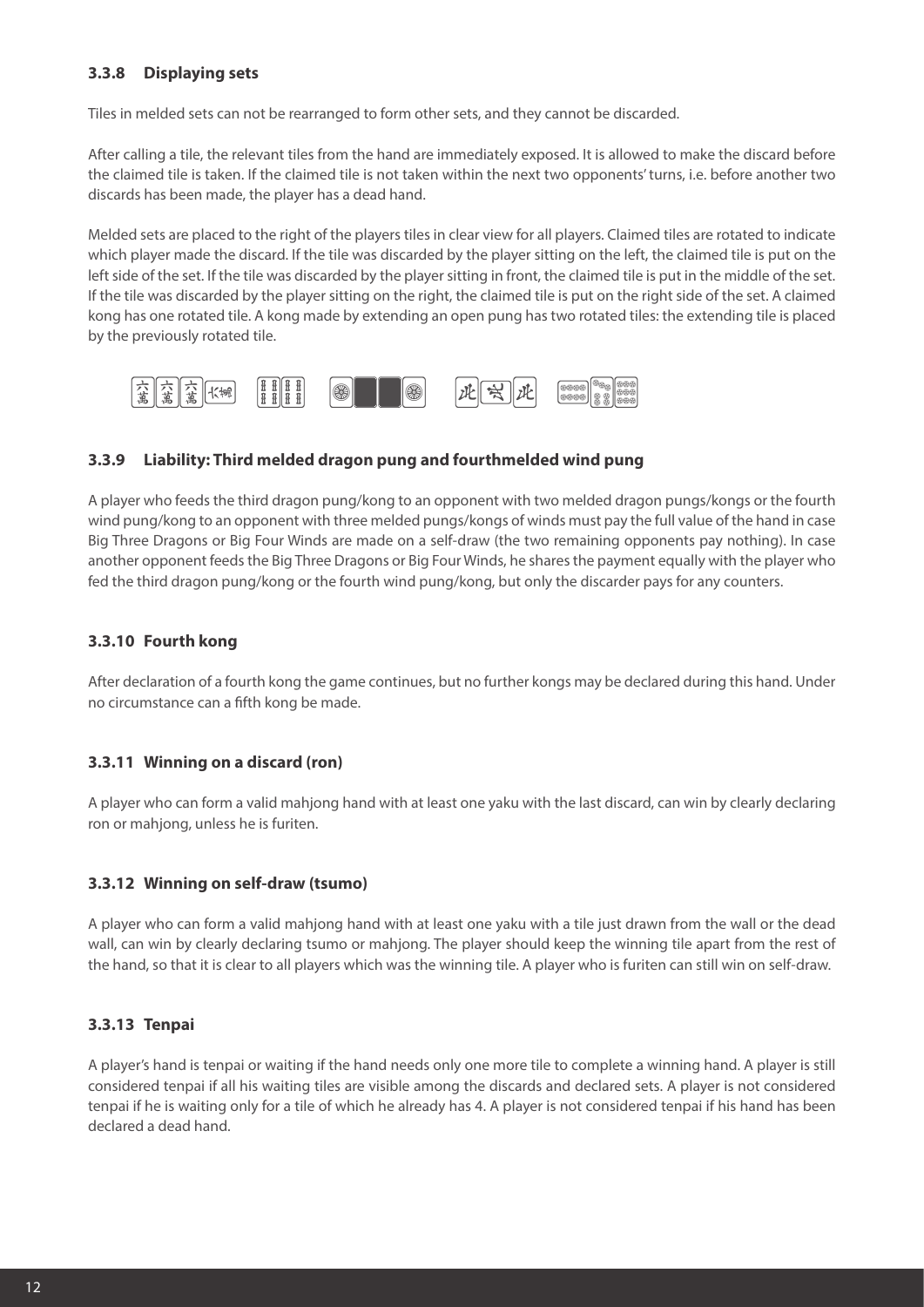## **3.3.14 Riichi**

A player with a concealed waiting hand can declare riichi by clearly saying riichi, rotating the discarded tile sideways and paying 1,000 points to the table by placing a stick by the discards. If an opponent claims the rotated discard for winning, the riichi declaration is invalid and the 1,000 points are returned to the riichi declarer. If an opponent claims the rotated tile for a melded set, rotate your next discarded tile.

A player is not allowed to declare riichi if there are less than four tiles left in the wall.

The 1,000 points goes back to the riichi declarer if he wins. If another is the winner of the current hand, he collects the 1,000 points. In case of multiple winners, the 1,000 points are collected by the winner first in order after the discarder. In case of a drawn game the riichi bet stays on the table to be claimed by the next player to win a hand.

A player who declared riichi can no longer change his hand. However, he may declare a concealed kong if a tile is drawn that matches a concealed pung, if this does not change the waiting pattern and if the three tiles to be konged can only be interpreted as a pung in the original riichi hand. (In case of three consecutive pungs in the same suit, no kong may be declared, since the tiles can be interpreted as three identical chows).

It is permissible for a player who is furiten to declare riichi. A player who after declaring riichi, chooses not to win on a discard that completes his hand, becomes furiten. A player who is furiten can still win on self-draw.

Riichi is a yaku. A player who wins in the first set of turns after the riichi declaration (including the player's next draw) can claim an additional yaku for ippatsu. The ippatsu chance is lost if the set of turns is broken by claims for kong, pung or chow, including concealed kongs.

A player who wins after declaring riichi, reveals the tiles underneath the dora indicator and any kan dora indicators. These tiles indicate ura dora which can be claimed only by players who declared riichi.

# **3.4 End of a hand**

A hand can end in three ways: by exhaustive draw (no-one declares a win after the discard after the last tile), by abortive draw or by one or more players declaring a win. Chombo results in a re-deal and does not count as a hand.

At the end of a hand players should never look at tiles in the wall.

## **3.4.1 Last tile**

The last tile in the wall can only be claimed for a win, not for a kong, pung or chow. In case a kong is declared at the second-to-last tile, the replacement tile becomes the last tile. It is not allowed to declare a concealed kong on the last tile.

## **3.4.2 Exhaustive draw**

An exhaustive draw occurs if no-one declares a win after the discard after the last tile. The 14 tiles of the dead wall are not used. After an exhaustive draw the noten players (players who can't or won't show a tenpai hand) pay a penalty to tenpai (waiting) players (players who show a tenpai (waiting) hand). Players announce whether they are tenpai or noten in order: East declares first, then South, then West and finally North. It is permissible to declare out of turn, but the announcement cannot be changed. Players who have declared riichi are obliged to show their tenpai hands in case of an exhaustive draw.

The total noten penalty amounts to 3,000 points. If three players are tenpai, the noten player pays 1,000 to each. If two players are tenpai, they each received 1500 points from a noten player. If only one player is tenpai he receives 1,000 points from each of the noten players. If none or all players are tenpai no points are exchanged.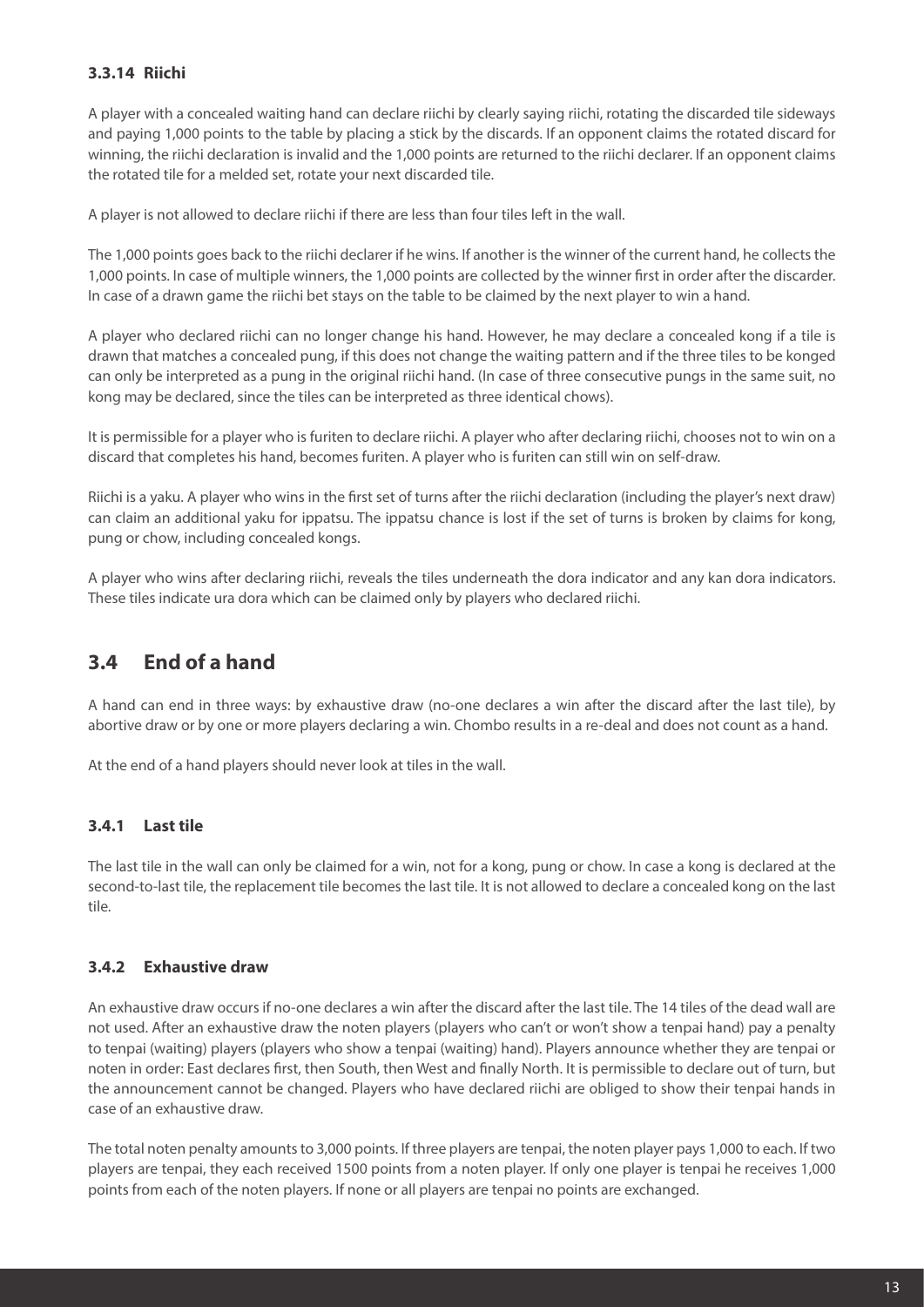After an exhaustive draw, a counter (100 point stick) is placed on the table at East's right-hand side. If the dealer rotates, the new East places the current number of sticks; e.g. if there were 2 sticks before the draw the 3 sticks are placed by the new East.

### **3.4.3 Abortive draw**

Abortive draws are no longer used in EMA riichi rules.

#### **3.4.4 Handling riichi bets after drawn games**

In case of a drawn game, any riichi bets stay on the table to be claimed by the next player who declares a win.

#### **3.4.5 Furiten**

If a waiting player can form a mahjong hand using one of his previous discards, he is furiten and is not allowed to claim a win on a discard, even if the hand completed with the previous discard is without a yaku.

A player who is furiten can choose to change his hand to avoid being furiten (except if he has declared riichi).

A player who is furiten, can still win on a self-drawn tile.

A player who fails to claim a win on a discard that completes a mahjong hand, is temporarily furiten, even if the passed tile gives him no yaku, and he cannot claim a win on a discard in the current set of turns. The state of temporary furiten ends next time the player draws or claims a tile. However, if the player has declared riichi he remains temporarily furiten until the end of the hand. A player is never considered furiten on a self-drawn tile.

#### **Furiten – example 1:**

Consider a player with the following hand:



The player has a three-sided wait for 3-6-9. The player is furiten if any of the three waiting tiles are among his discards.

#### **Furiten – example 2:**

Consider a player with the following hand:



The player is waiting 1-4 circles. A discarded 7 circles does not make the player furiten. Only if one of the waiting tiles (1 or 4 circles) are among the discards is the player furiten.

#### **Furiten – example 3:**

Consider a player with the following hand:



The player is waiting for three tiles: 4 and 7 circles and red dragon. If the player has discarded one of these tiles, he is furiten.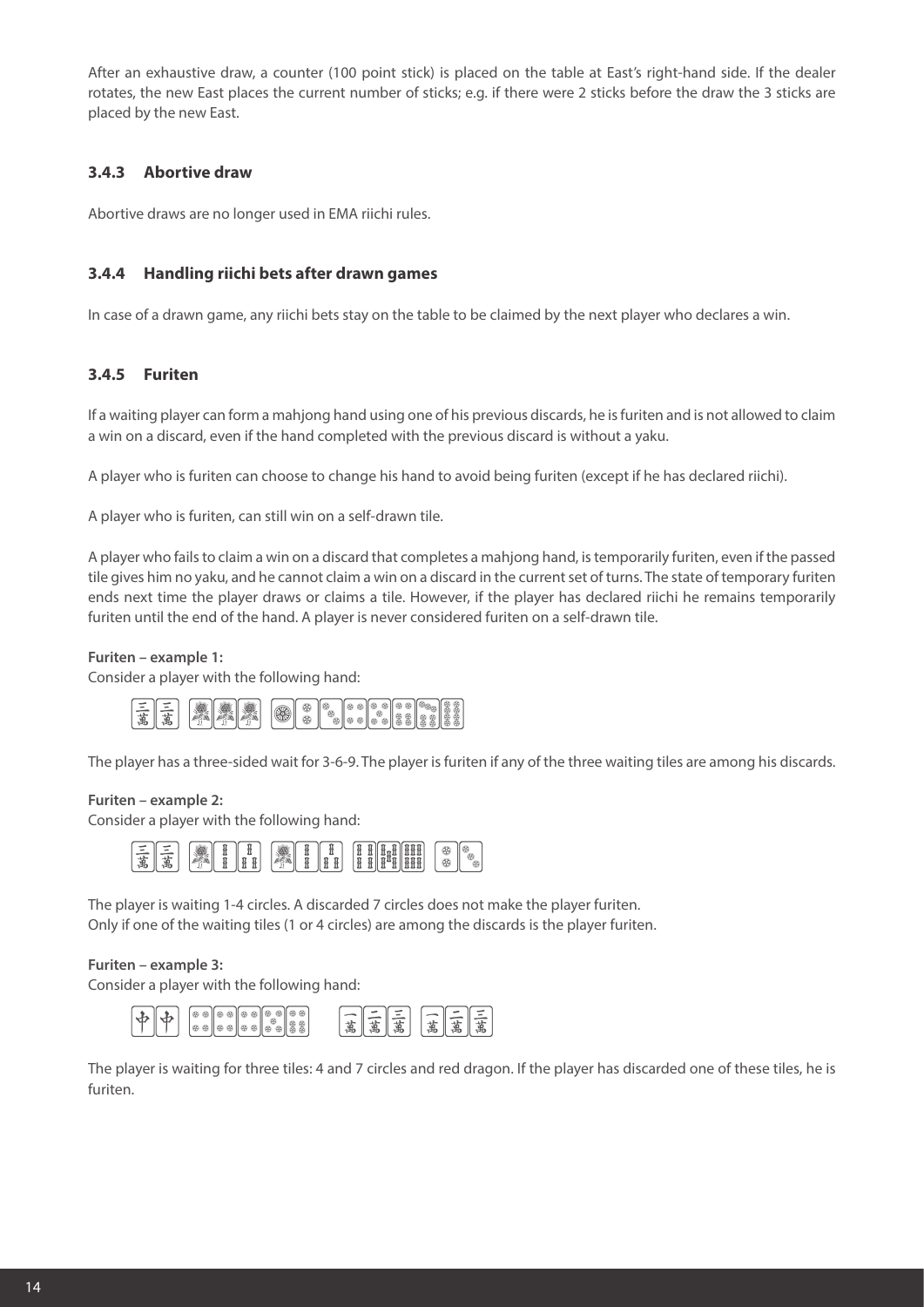## **3.4.6 Chombo**

Severe offenses are punished by chombo, after which there is a re-deal of the current hand. If a win is declared at the same time as a chombo occurs, the chombo is voided.

In a tournament the chombo penalty is 20,000 points which are deducted from the player's overall tournament score after the game is finished, and after the uma is added to the players' scores. Outside tournaments the chombo penalty is a reverse mangan payment: 4,000 to East, 2,000 to other players. If the offending player is East, 4,000 is paid to each of the other players.

#### **The following offences are subject to chombo penalty:**

- Invalidly declaring a win and showing the tiles. The win can be invalid because the hand is not a valid winning hand or because the declaration was not valid (see **section 5.1.2**.).
- Declaring riichi on a hand that is not waiting. This is determined only in case of a drawn game. In the case where a valid riichi hand is only considered noten because it was declared a dead hand after the riichi declaration, it is not considered a chombo, and only the noten penalty is paid.
- Making an invalid concealed kong after declaring riichi (determined only if the offender declares a win or in case of a drawn game).
- Attempting to claim a tile after the hand has been declared a dead hand.
- Play cannot continue due to a mistake of a player. E.g. too many tiles were revealed for the game to continue fairly.

After a chombo riichi bets are returned to the players who declared riichi, and there is a re-deal. No counter is placed, and the dealer does not rotate.

## **3.4.7 Dead hand**

Some irregularities that are not punished by chombo result instead in a dead hand. A player who has a dead hand is not allowed to declare a win, kong, pung or chow, and can never be considered tenpai.

#### **The following irregularites result in a dead hand:**

- Invalidly declaring a win without showing the tiles. See **section 5.1.2**.
- Attempting to declare riichi on a open hand.
- Attempting to declare riichi, but failing to call "riichi" or failing to rotate the discard. See **section 5.3**.
- Too few or too many tiles on the hand.
- Making an invalid kong, pung or chow. The mistake can be corrected if it is realized or pointed out before the discard is made.
- Swap-calling.
- A referee call may result in a dead hand, e.g. for passing information.

In the case where a valid riichi hand is declared a dead hand after the riichi declaration, and the hand ends in an exhaustive draw, the noten penalty is paid. The case does not result in chombo.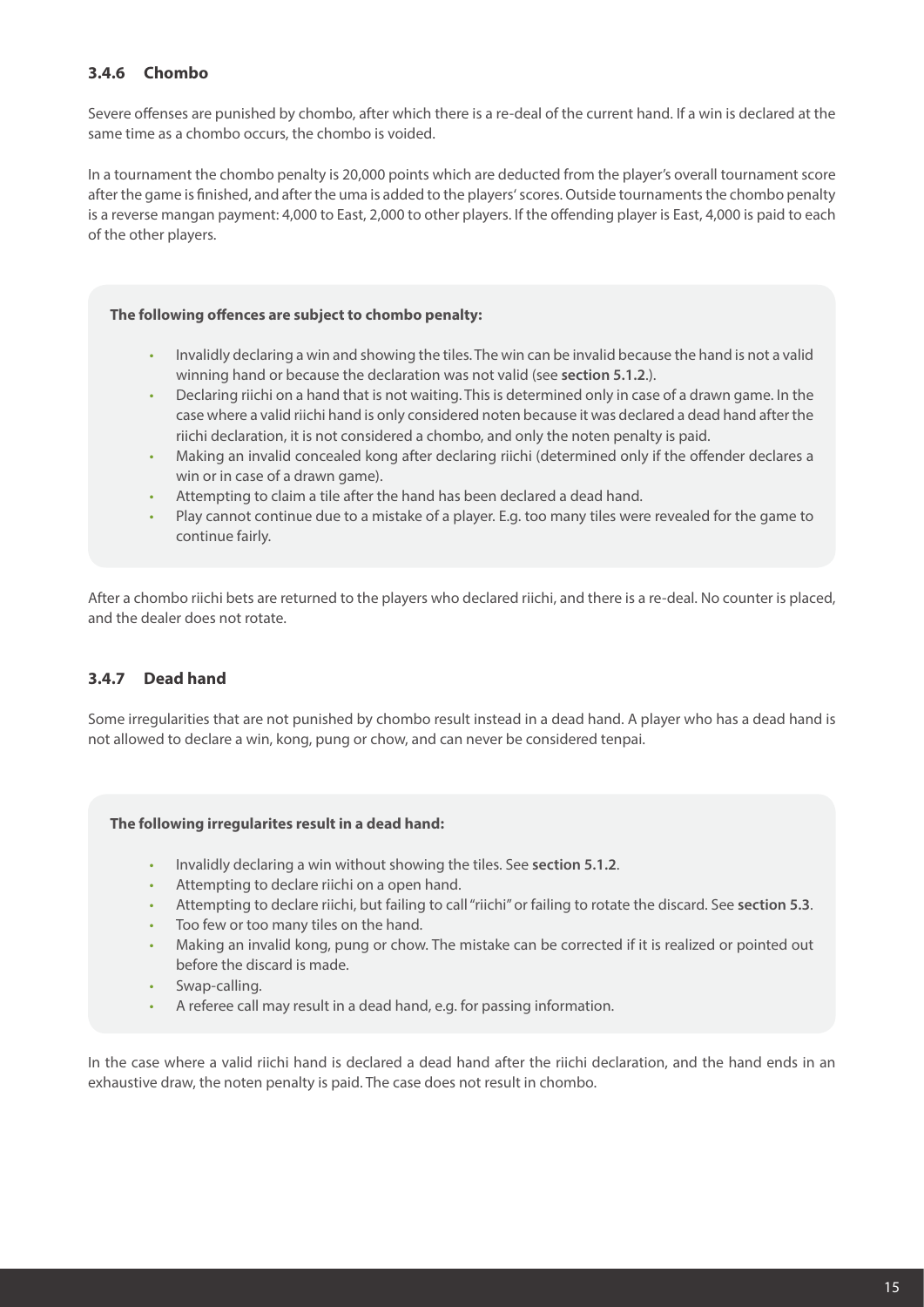### **3.4.8 Minor irregularities**

Minor irregularites are generally not penalized. Please refer to **chapter 5** on Etiquette and tournament rules.

#### **3.4.9 When a win is declared**

When a hand ends with one or more players declaring a win, the hand(s) are scored. Only winners receive payment. If there are more than one possibility for which way the winning tile finishes the hand, the highest-scoring possibility is always chosen.

A player winning on a self-draw, receives payment from the three opponents. A player whose discard results in one or more winning declarations, pays the full value of each hand to the winner.

East receives more points for a win, but also pays more in case of an opponent's self-draw.

When East wins the hand (whether more players win or not), a counter is placed on the table at East's right-hand side.

#### **3.4.10 Counters**

A counter is placed on the table at East's right-hand side after a hand where East declared a win and after an exhaustive draw.

Each counter on the table increases the value of a winning hand by 300 points. In case of self-draw the payment is shared, so each opponent pays 100 points for each counter to the winner, in addition to the standard payment for the hand.

All counters are removed after a hand where another player than East declared a win, and East did not.

### **3.4.11 Dealer rotation**

After the end of a hand, it is determined whether East stays East or whether the privilege proceeds to the next player.

East stays East if he declares a win or if he is tenpai when there is an exhaustive draw. If there are multiple winners, East stays East if he was one of the winners. Otherwise, the deal rotates, and the player who was South now becomes East, while West becomes South, North becomes West and East becomes North.

In case of chombo there is no dealer rotation: East stays East.

## **3.5 Continuation of the game**

When the dealer rotation is resolved, the tiles are shuffled face-down, and a new hand begins.

When the player who began the game as East, becomes East again after all opponents have had at least one hand as East, the south round begins.

When the player who began the game as East, becomes East again after all opponents have had at least one hand as East in the south round, the game ends.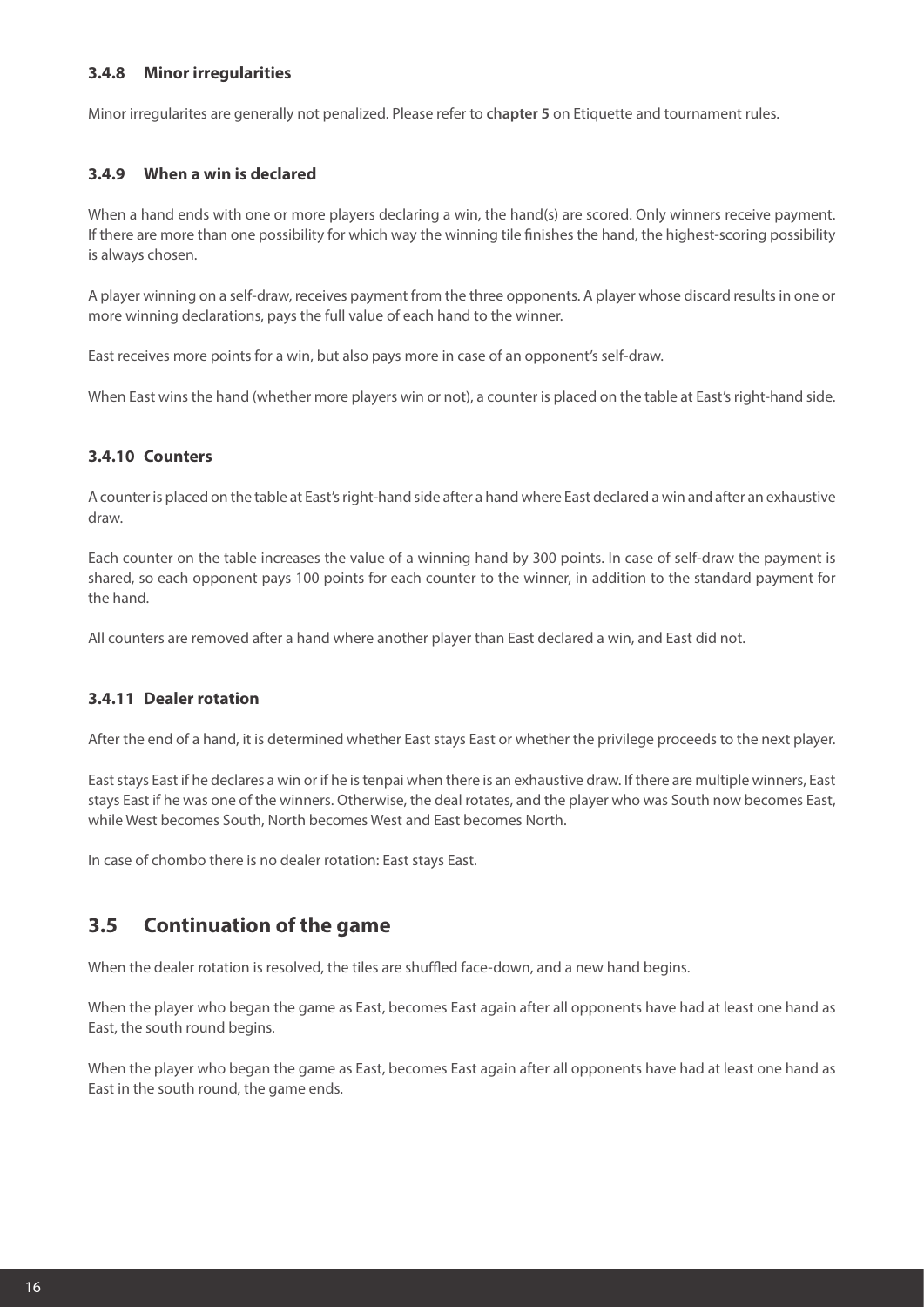# **3.6 End of the game**

When the south round ends, and the game is over, the winner is the player with the most points. It is of no consequence how many individual hands were won, the total sum of points determines the winner. Ties may occur.

Any riichi bets remaining on the table are collected by the winner; the points are split in case of a tie.

Agari yame is not allowed. This is a rule that would allow East to end the game early if he wins the final hand and is leading the game.

There is no bankruptcy rule. The game does not end if a player's score goes below zero. The game continues without any changes. The player can borrow point sticks from an opponent, or the referee may have extra sticks for such cases. Note the debt on the scoring sheet.

When calculating the final scores, the players count their scores and subtract the 30,000 points they began the game with. After the winner bonus (uma) is added, scores are sometimes divided by 1,000 for simplicity.

## **3.6.1 Winner bonus**

At the end of the game an extra bonus/penalty (uma) is applied to the scores. The two best ranked players receive a bonus from the two lowest ranking players in the game, according to this scheme: Winner receives 15,000 points, second ranked player receives 5,000 points, third ranked player is penalized with -5,000 points and the last player is penalized with -15,000 points.

If there is a tie, the points for the relevant places are split between the tied players. E.g. if two players are tied at the first position, each gets a bonus of 10,000 points.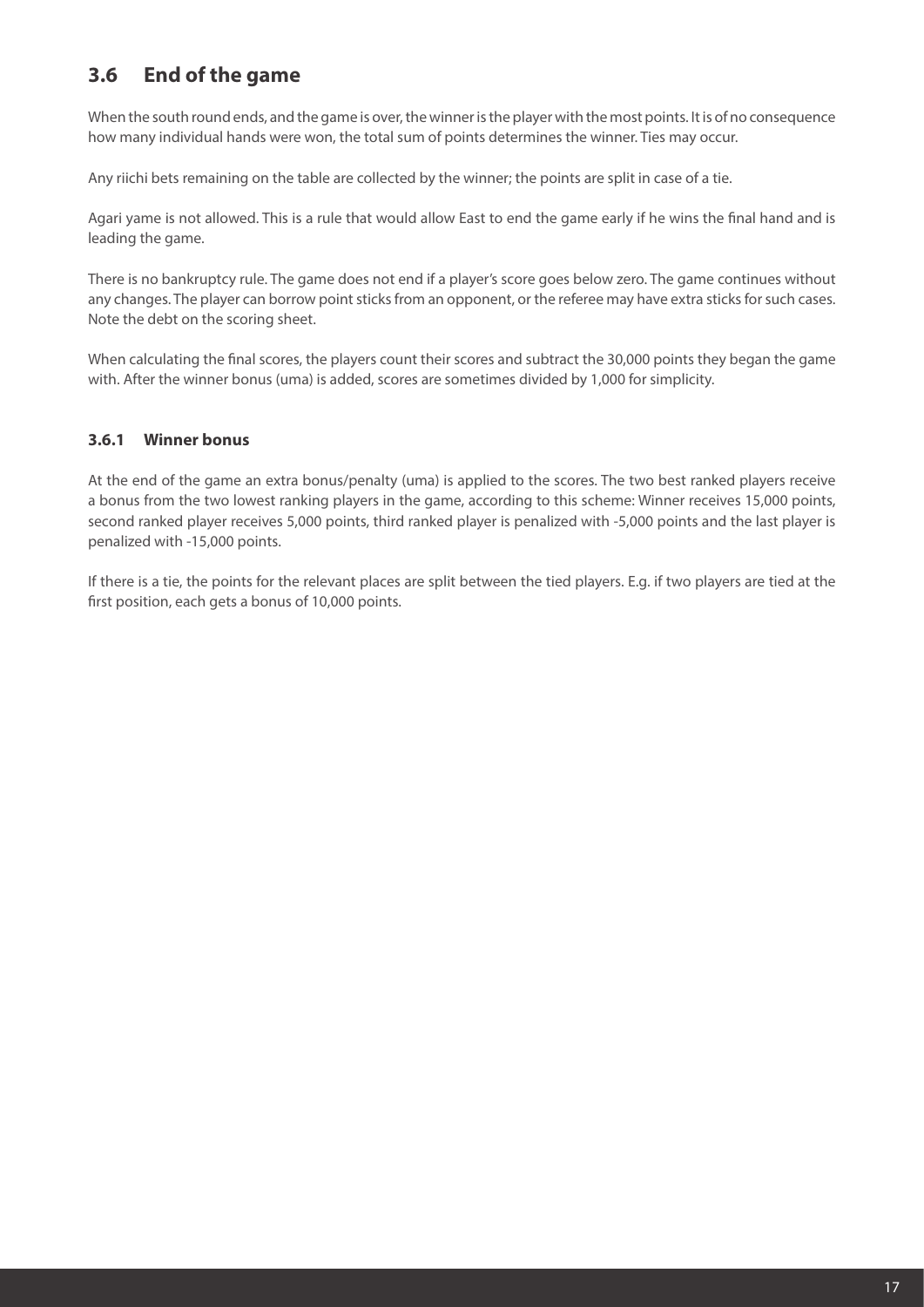# **4 Scoring**

# **4.1 Scoring a winning hand**

All players at the table are responsible for ensuring that each winning hand is scored correctly and to the maximum points.

First find the number of fan (doubles): add the number of fan given by the yaku (at least one), the number of dora tiles, kan dora tiles and, in case of a riichi hand, the number of ura dora in the hand. This sum is the fan value of the hand.

Then the base value of the hand, the minipoints, is calculated. Round the number up to the next 10 (e.g. 32 minipoints are rounded up to 40). In case of a seven pairs hand, the hand is worth 25 minipoints and there is no rounding up. For hands with five or more fan the minipoints are irrelevant.

The value of the hand can be found in the tables on **page 30**. The tables are further described in **section 4.1.3**. To the value in the table are added 100 for each counter on the table in case of self-draw, and 300 in case of winning on a discard. In addition any riichi bets from players who didn't win the hand are collected by the winner.

In case more than one player wins at the same time, the discarder settles the score with each winner individually. Each winner receives the value of the hand including the value of counters in play.

In case more than one player wins at the same time, the riichi bets from players who declared riichi without winning go to the winner closest to the discarder's right. Riichi declarers that win, always get their riichi bet back.

When scoring is done with sticks, players should put the sticks on the table where all players can see them during the exchange. When scoring is done with sticks, players are obliged to count up their sticks when asked to by opponents. The game continues if a player's score goes below zero; the player borrows score sticks from an opponent or the referee.

## **4.1.1 Minipoints**

You always get minipoints for one of the three following ways of winning:

| <b>Minipoints for winning</b>                 |    |
|-----------------------------------------------|----|
| Concealed on a discard                        | 30 |
| Seven pairs (no further minipoints are added) | 25 |
| Otherwise (Self-draw or Open hand)            | 20 |

Add minipoints for pungs and kongs in the hand. Chows have no minipoint value. If the winning tile finishes a pung, it counts as a concealed pung in case of self-draw, and it counts as an open pung in case of winning on a discard.

| <b>Minipoints</b>       | <b>Open</b> | <b>Concealed</b> |
|-------------------------|-------------|------------------|
| <b>Pung, 2-8</b>        |             |                  |
| Pung, terminals/honours |             |                  |
| Kong, 2-8               |             | 16               |
| Kong, terminals/honours | 16          | 37               |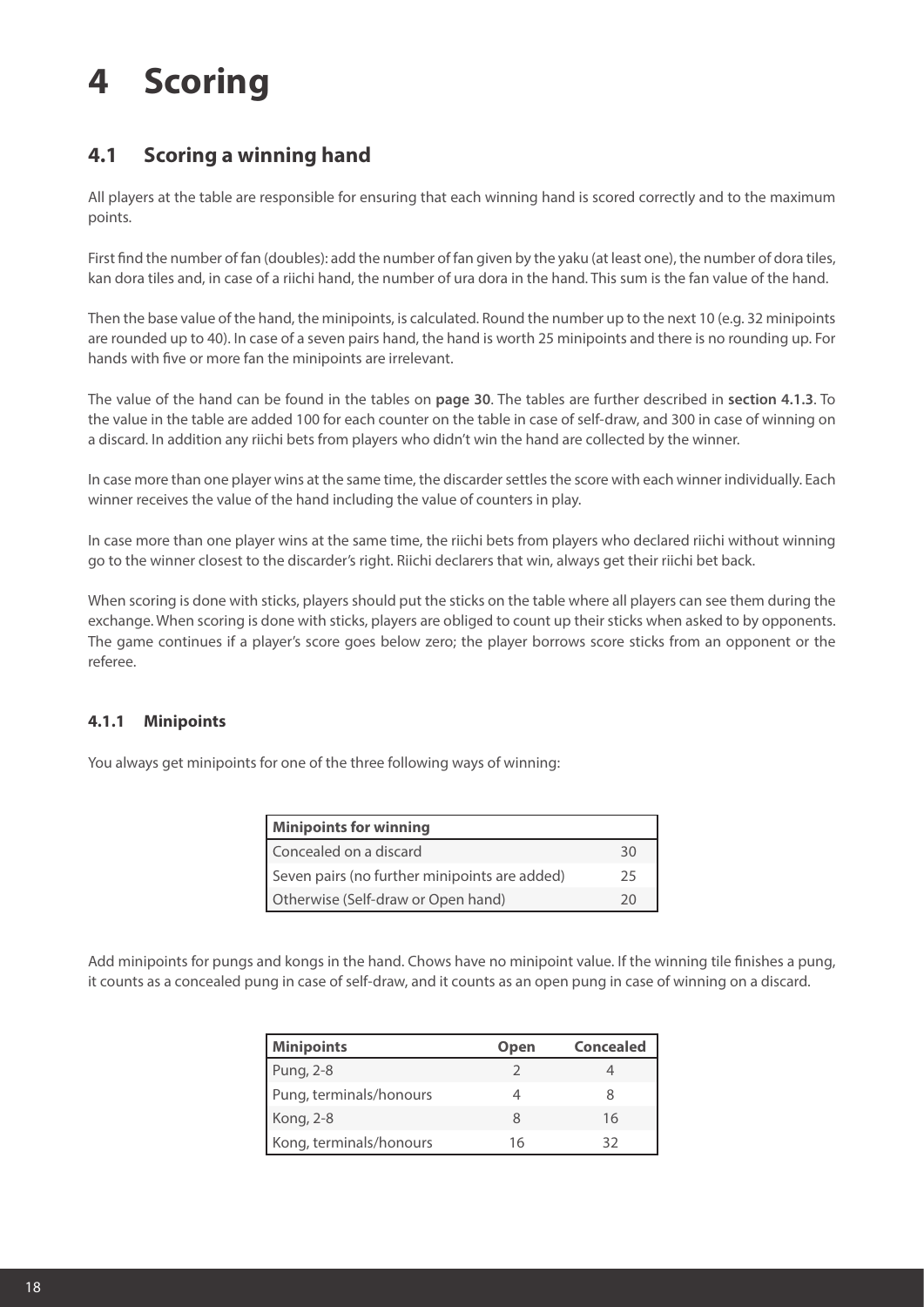In addition 2 minipoints are added for each of the following:

#### **2 minipoints for:**

- Pair of dragons
- Pair of seat wind
- Pair of prevalent wind
- Winning on an edge, closed or pair wait
- Winning on self-draw (except in case of pinfu)
- Open pinfu

The 2 minipoints for edge, closed or single wait can be claimed even if the hand is waiting for other tiles. Edge wait is 1-2 waiting for 3 or 8-9 waiting for 7. Closed wait is waiting for the centre tile of a chow. Single wait is waiting to finish the pair.

| Edge wait: as winning on $ $                                    | $\otimes$ |  |
|-----------------------------------------------------------------|-----------|--|
| © ေ ေ ေ ေ ေ ေ ေ ေ ေ ေ ေ<br>© Closed wait: ပြဲ ေ ေ ေ ေ ေ ေ ေ ေ ေ |           |  |

The highest-scoring possibility decides which set is finished by the winning tile. Consider the following waiting pattern:



Winning on the 7, the tile can either finish an edge wait (claiming two minipoints) or finish the two-sided 5-6-7 chow, claiming no minipoints, but instead one fan for pinfu on a concealed hand. The highest-scoring possibility must always be chosen.

In special cases like



no minipoints can be claimed, since the tile finished neither an edge wait, a closed wait or a single wait (pair wait).

2 minipoints are awarded for winning on a self-drawn tile. This is voided, however, in case a fan is claimed for pinfu.

Open pinfu is an open hand worth no minipoints (except the 20 minipoints for winning). It is rewarded 2 minipoints. E.g.:



## **4.1.2 Exact calculation of the hand value**

Instead of calculating manually the value of the hand, the tables provided are recommended. For completeness, however, the calculation procedure is given here. For hands worth five or more fan, the table for limit hands is used. For hands worth less than five fan, the value is calculated as follows:

The base value of the hand (the minipoints rounded up) are doubled by the number of fan plus 2. This figure is the base figure to be paid by all three opponents in case of self-draw. For East, however, the figure is doubled one more time. East receives double payment, but also pays twice the amount of the base figure in case of an opponent's selfdraw. Payments are rounded up to the next 100, though never exceeding the value of a mangan.

In case of winning on a discard, the discarding player must pay for all opponents, incl. East, i.e. four times the base figure if the winner is not East, and three times the doubled base figure if the winner is East. The payment is rounded up to the next 100, though never exceeding the value of a mangan.

In addition to this is the value of counters and riichi bets on the table.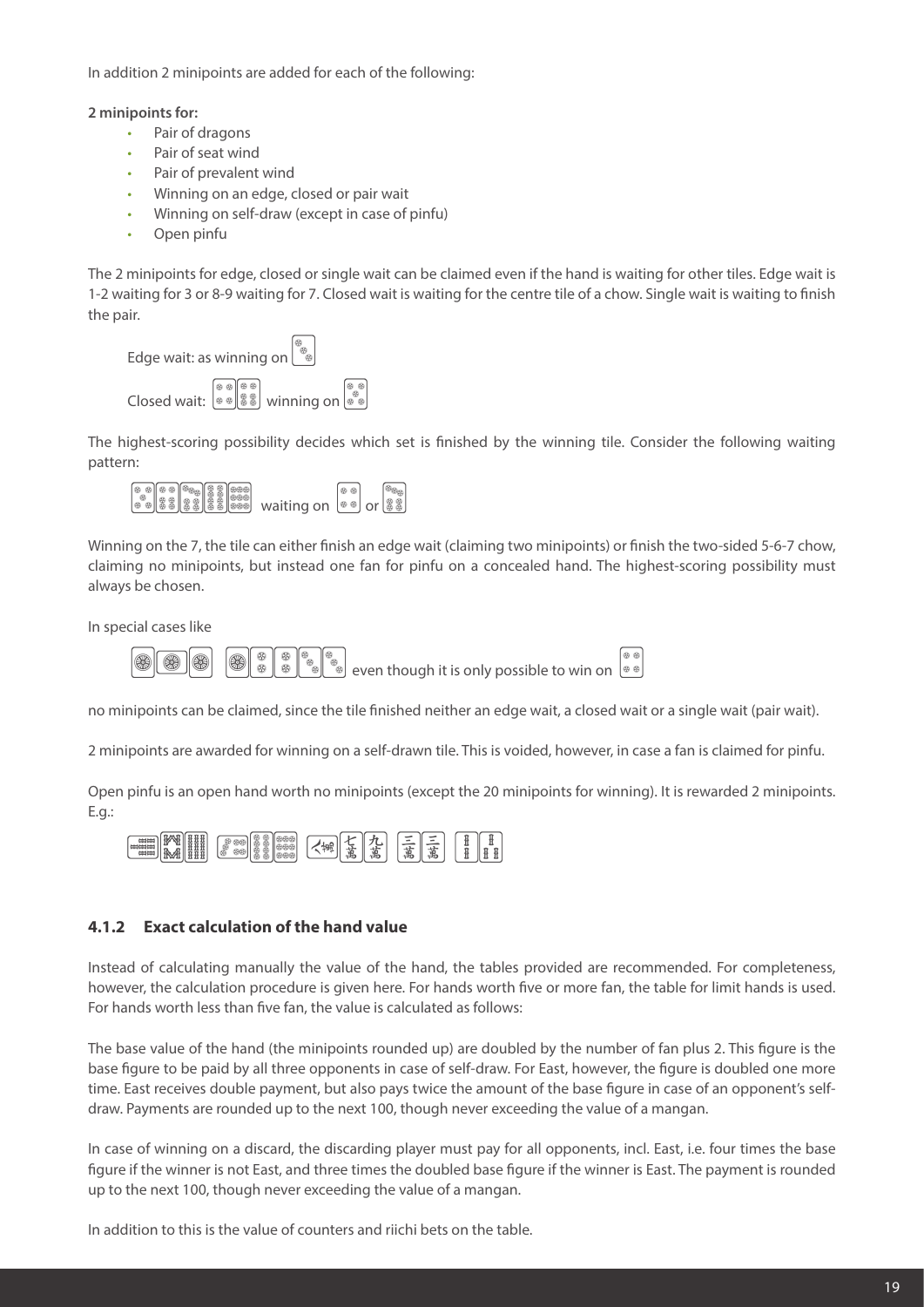## **4.1.3 Scoring tables**

The scoring tables are categorized by whether the winner is East or not, and whether the win was on a discard (ron) or on self-draw (tsumo).

In the relevant table, use the column that gives the fan value of the hand and the row that gives the minipoint value of the hand.

The table East on self-draw (Tsumo) gives the amount that each opponent should pay to East. The table Others on self-draw (Tsumo) gives two numbers; the largest number is the payment from East, the other number is the payment from each of the two other opponents. The tables for winning on a discard (Ron) gives the amount that the discarder should pay to the winner. The tables for limit hands gives the amount that each opponent should pay to a self-drawn win. In case of winning on a discard, the discarder pays for all, e.g. for a haneman the payment is 18,000 to East or 12,000 otherwise.

The value of any counters and riichi bets are added to the value found in the tables.

## **4.2 Yaku overview**

Several yaku requires that the hand is concealed. A concealed hand can be won on a discard. If the discarded winning tile finishes a pung, the pung is considered open when scoring the minipoints, but the hand as such is still concealed.

The yaku are all cumulative, so several yaku may be combined in the same mahjong hand. E.g. a concealed hand with All Simples and Mixed Triple Chows is worth 4 fan on a self-draw. If the hand is open, it is worth only two fan. No more than thirteen fan can be obtained in this way.

Yakuman are not cumulative.

## **4.2.1 One fan yaku**

#### **Riichi** RIICHI

Concealed waiting hand declared at 1,000 points stake. See **section 3.3.14** for the detailed rules of declaring riichi. An extra yaku, IPPATSU, is awarded for winning within the first un-interrupted set of turns after declaring riichi, including the next draw by the riichi declarer. If the set of turns is interrupted by claims for kong, pung or chow, including concealed kongs, the chance for IPPATSU is gone.

An extra yaku, DABURU RIICHI, is awarded for declaring riichi in the first set of turns of the hand, i.e. in the player's very first turn. The first set of turns must be uninterrupted, i.e. if any claims for kong, pung or how, including concealed kongs, has occurred before the riichi declaration, DABURU RIICHI is not possible.

#### **Fully Concealed Hand** MENZEN TSUMO

Winning on a self-draw on a concealed hand.

#### **Pinfu** PINFU

Concealed all chows hand with a valueless pair. I.e. a concealed hand with four chows and a pair that is neither dragons, nor seat wind, nor prevalent wind. The winning tile is required to finish a chow with a two-sided wait. The hand is by definition worth no minipoints, only the base 30 on a discard or 20 on self-draw.

#### **Pure Double Chow IIPEIKOU**

Concealed hand with two completely identical chows, i.e. the same values in the same suit, e.g.:

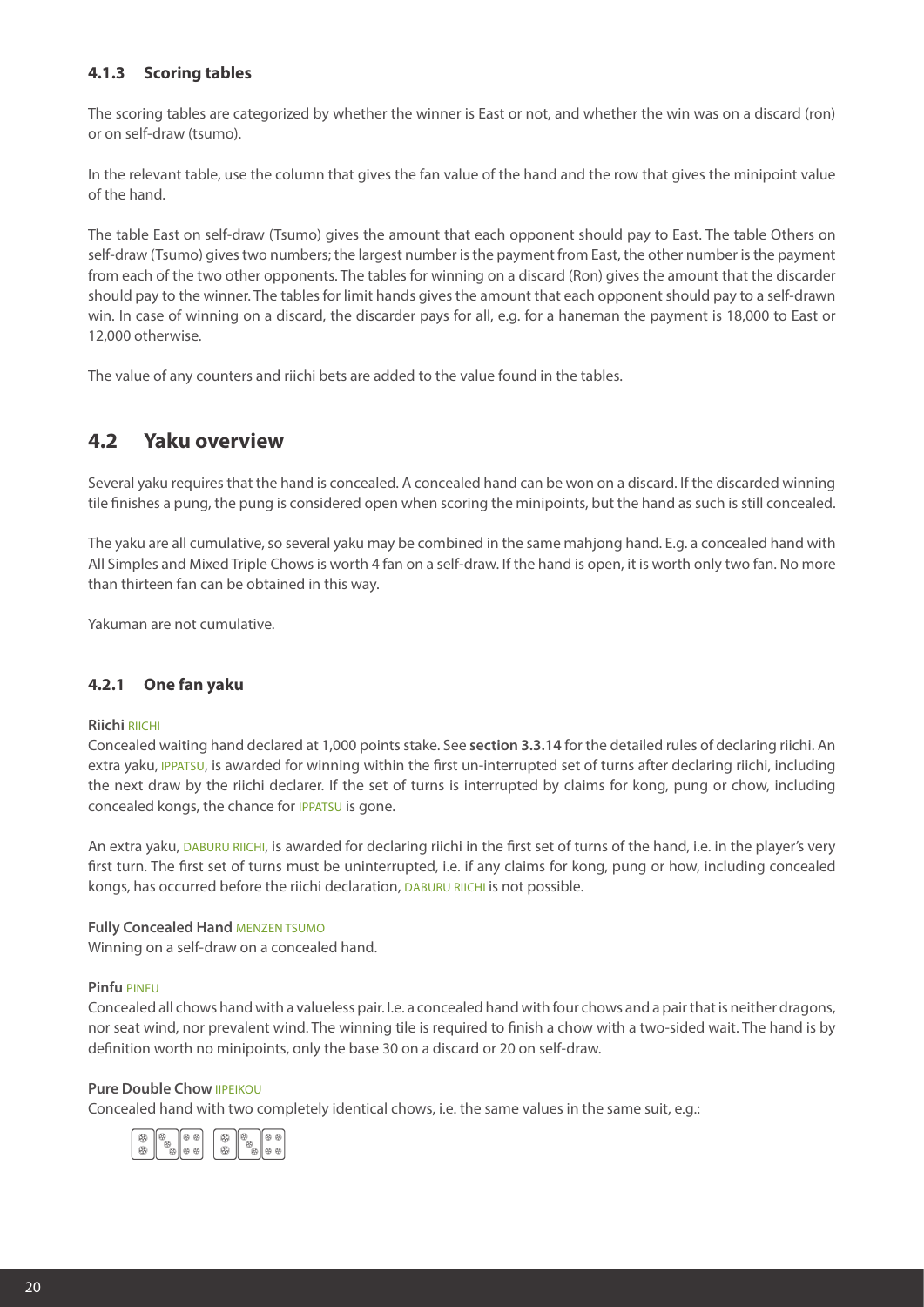#### **All Simples** TANYAO CHUU

Hand with no terminals and honours.

#### **Mixed Triple Chow** SAN SHOKU DOUJUN

Hand with three chows of the same numerical sequence, one in each suit, e.g.:



Gives an extra fan if concealed.

#### **Pure Straight ITSU**

Hand with three consecutive chows in the same suit, e.g.:



Gives an extra fan if concealed.

#### **Dragon Pung** FANPAI/YAKUHAI Pung/kong of dragons.

**Seat Wind** FANPAI/YAKUHAI Pung/kong in player's seat wind.

**Prevalent Wind** FANPAI/YAKUHAI

Pung/kong in the prevalent wind.

#### **Outside Hand** CHANTA

All sets contain terminals or honours, and the pair is terminals or honours. The hand contains at least one chow. Gives an extra fan if concealed.

#### **After a kong** RINSHAN KAIHOU

Winning on a replacement tile after declaring a kong. Counts as self-draw.

#### **Robbing the kong** CHAN KAN

Winning on a tile that an opponent adds to a melded pung in order to make a kong, see **section 3.3.6**. Since the kong is not declared successfully, no kan dora is revealed. Counts as ron (win on a discard). Robbing the kong also applies when winning on Thirteens Orphans on a tile used by an opponent for making a concealed kong. Only in the case of Thirteen Orphans can a concealed kong be robbed.

#### **Under the Sea** HAITEI

Winning on self-draw on the last tile in the wall. Does not combine with After a kong RINSHAN KAIHOU.

#### **Under the Sea** HOUTEI

Winning on the discard after the last tile in the wall. (This discard can only be claimed for winning, not for kong, pung or chow).

## **4.2.2 Two fan yaku**

#### **Seven pairs** CHI TOITSU

Concealed hand with seven different pairs. Two identical pairs are not allowed. Seven Pairs always scores exactly 25 minipoints; extra minipoints for e.g. a pair of dragons is not awarded.

#### **Triple Pung** SAN SHOKU DOKOU

Hand with three pungs/kongs, one in each suit, of the same number, e.g.:

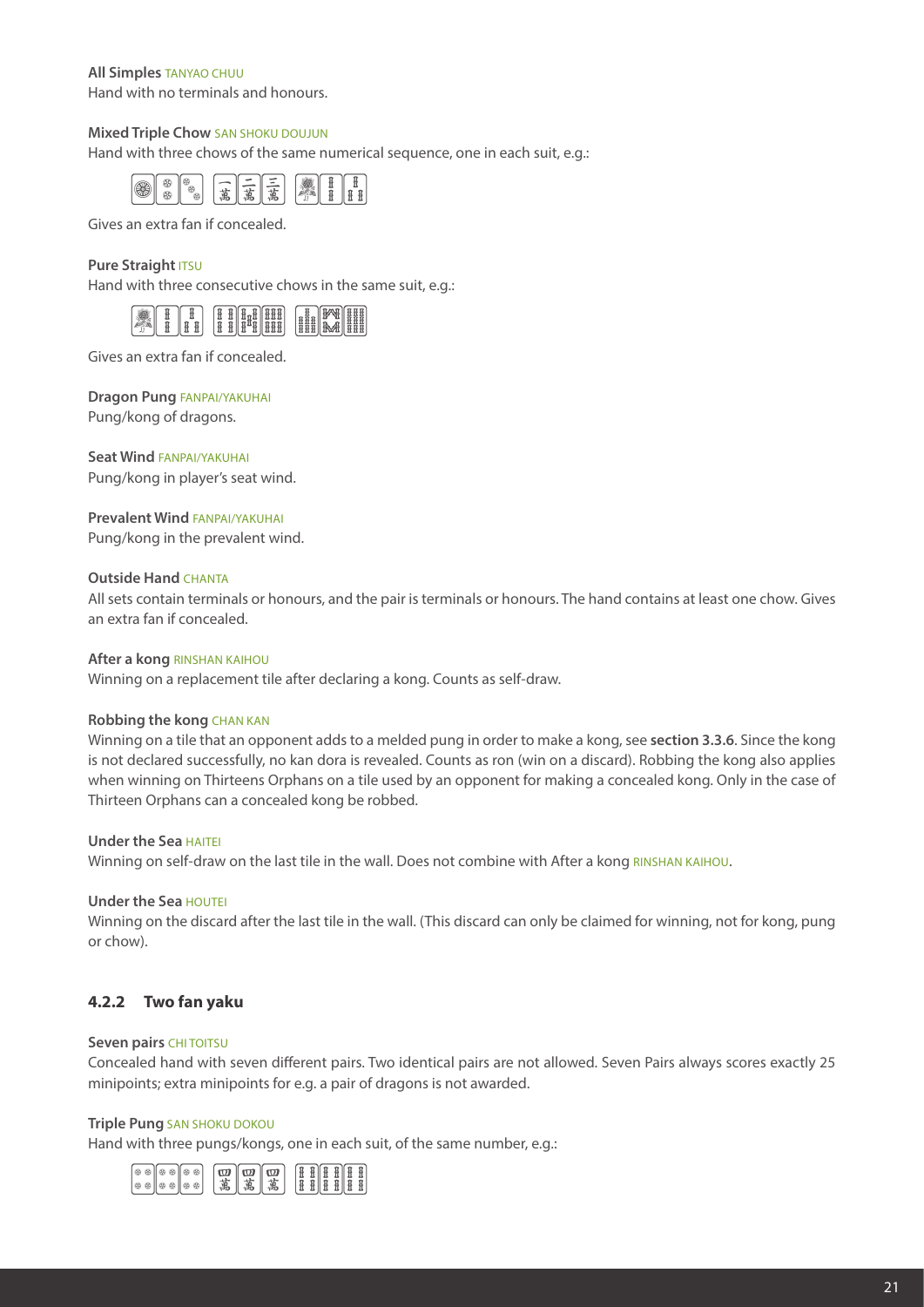#### **Three Concealed Pungs** SAN ANKOU

Hand with three concealed pungs/kongs. Note, the entire hand is not required to be concealed.

#### **Three Kongs** SAN KAN TSU

Hand with three kongs.

#### **All Pungs** TOI-TOI HOU

Hand with four pungs/kongs and a pair.

#### **Half Flush** HONITSU

Hand with tiles from only one of the three suits, in combination with honours. Gives an extra fan if concealed.

#### **Little Three Dragons** SHOU SANGEN

Hand with two dragon pungs/kongs and a pair of dragons. Add one fan for each of the individual dragon pungs.

#### **All Terminals and Honours** HONROUTOU

Hand containing only terminals and honours. Add two fan for All Pungs (TOI-TOI HOU) or Seven Pairs (CHI TOITSU).

#### **Terminals in All Sets** JUNCHAN

All sets contain terminals, and the pair is terminals. The hand contains at least one chow. Gives an extra fan if concealed.

### **4.2.3 Three fan yaku**

#### **Twice Pure Double Chows** RYAN PEIKOU

Concealed hand with four chows which two and two form Pure Double Chows, e.g.:



No additional fan for Pure Double Chow (IIPEIKOU) are counted.

## **4.2.4 Five fan yaku**

#### **Full Flush** CHINITSU

Hand composed entirely of tiles from only one of the three suits. No honours allowed. Gives an extra fan if concealed.

#### **Blessing of Man** RENHO

Winning on a discard in the very first un-interrupted set of turns, before the player has had his first turn. Concealed kongs are also considered to interrupt the set of turns. Not cumulative with other yaku and dora.

#### **4.2.5 Yakuman**

#### **Thirteen Orphans** KOKUSHI MUSOU

Concealed hand with one of each of the 13 different terminal and honour tiles plus one extra terminal or honour tile, e.g.:



#### **Nine Gates** CHUUREN POOTO

Concealed hand consisting of the tiles 1112345678999 in the same suit plus any one extra tile in the same suit, e.g.:

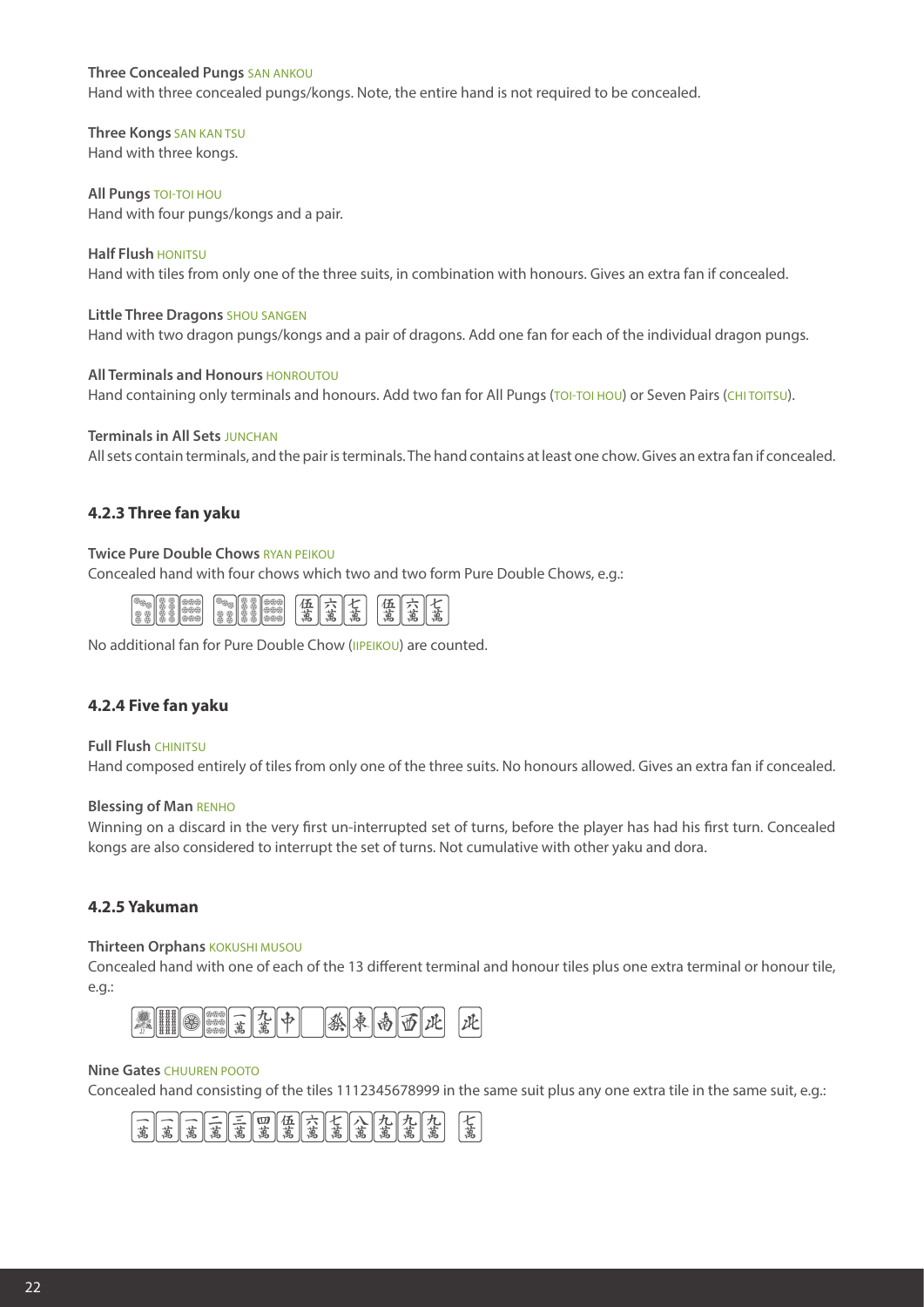#### **Blessing of Heaven** TENHO

East winning on his initial deal. Concealed kong is not allowed.

#### **Blessing of Earth CHIHO**

Winning on self-draw in the very first un-interrupted set of turns. Concealed kong is not allowed.

#### **Four Concealed Pungs** SUU ANKOU

Concealed hand with four concealed pungs/kongs. Winning on a discard is allowed only in case of single wait on the pair.

#### **Four kongs** SUU KAN TSU

Hand with four kongs.

#### **All Green** RYUU IISOU

Hand composed entirely of green tiles. Green tiles are: green dragons and 2, 3, 4, 6 and 8 of bamboo, e.g.:



#### **All Terminals** CHINROUTO

Hand composed entirely of terminal tiles.

#### **All Honours** TSUU IISOU

Hand composed entirely of honour tiles.

#### **Big Three Dragons** DAI SANGEN

Hand with three pungs/kongs of dragons. In case of three melded dragon pungs/kongs, the player feeding the third set of dragons must pay for the entire hand in case of self-draw, and split the payment with the discarder in case of win on a discard. See **section 3.3.9**.

#### **Little Four Winds** SHOU SUUSHII

Hand with three pungs/kongs of winds and a pair of winds.

#### **Big Four Winds** DAI SUUSHII

Hand with four pungs/kongs of winds. In case of four melded wind pungs/kongs, the player feeding the fourth set of winds must pay for the entire hand in case of self-draw, and split the payment with the discarder in case of win on a discard. See **section 3.3.9**.

#### **4.2.6 Obsolete hands**

#### **Nagashi Mangan** NAGASHI MANGAN

This special hand is no longer used in EMA riichi rules. It is described here due to its popularity as a house rule. This hand cannot be combined with any other hand. After an exhaustive draw, a player can claim this special hand if he has a concealed hand, has discarded only terminal and honour tiles and none of his discards has been claimed. The player does not have to be tenpai. The players receives payment equivalent to a self-drawn mangan, plus counters and riichi bets.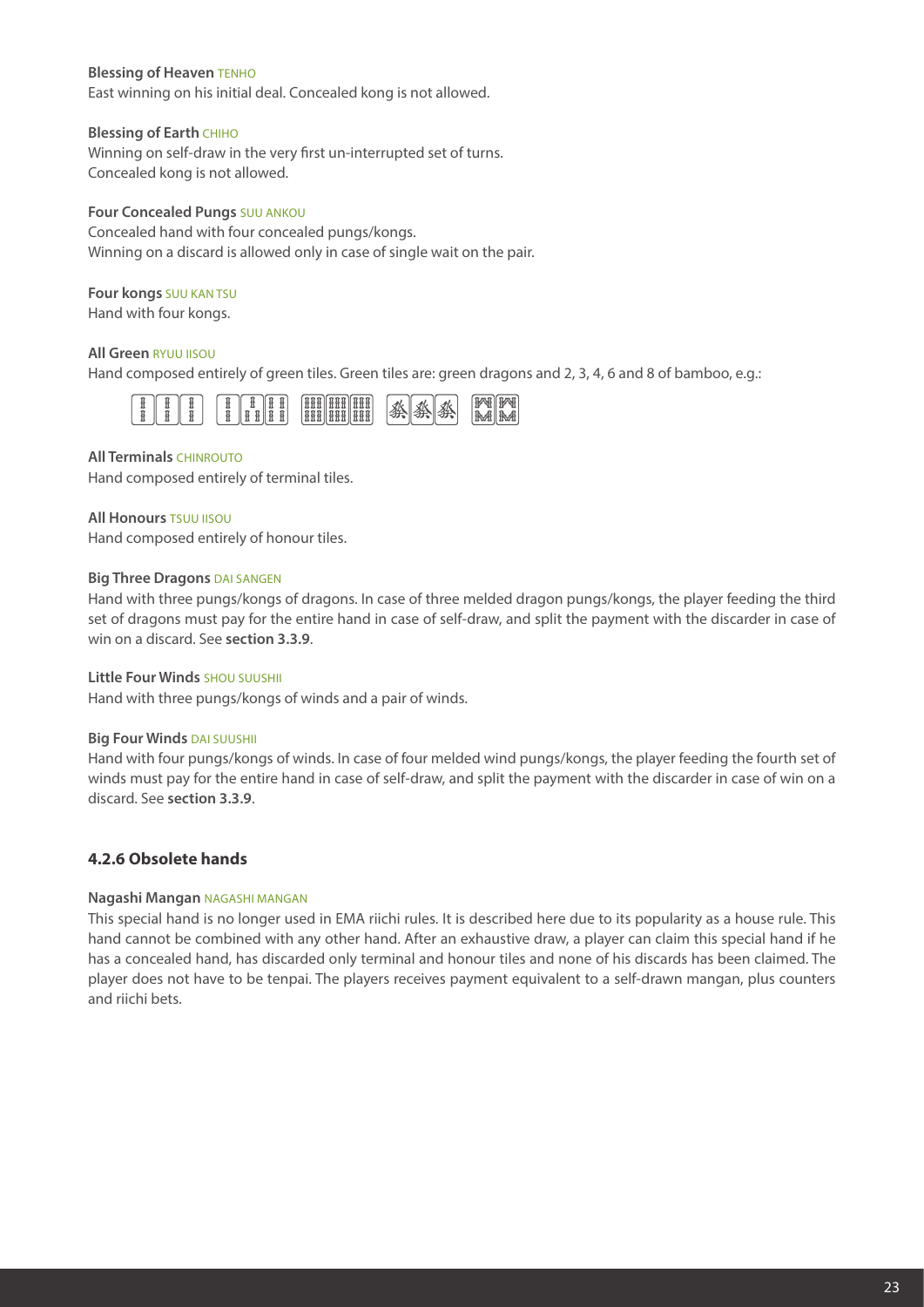## **4.3 Scoring examples**

**Scoring example 1:**



The winning tile is 9 bamboo on self-draw. The hand is concealed. The player has declared riichi. The hand scores 1 fan for Riichi, 1 fan for Fully Concealed Hand, 1 fan for Pinfu, 2 fan for Pure Straight (because the hand is concealed). Total: 5 fan. If there are no dora, kan dora or ura dora, the hand value is 5 fan. 5 fan is the limit hand called Mangan and it scores 4,000 from each if the winner is East; a total of 12,000 points. If the winner is not East, he receives 4,000 from East and 2,000 from each of the other opponents; a total of 8,000 points.

**Scoring example 2:**



The winning tile is 9 bamboo on discard. The hand is concealed. The player has declared riichi. The hand scores 1 fan) for Riichi, 1 fan for Pinfu, 2 fan for Pure Straight (because the hand is concealed. Note that even though it is a claimed tile that finishes the Pure Straight, it still scores an extra fan because the hand is concealed). Total: 4 fan. Minipoints: 30 for going out on a discard on a concealed hand. Since it is a pinfu hand there are no further minipoints. If there are no dora, kan dora or ura dora, the hand value is 4 fan, 30 minipoints, and it scores 11,600 from the discarder if the winner is East. If the winner is not East, he receives 7,700.

**Scoring example 3:**



The winning tile is 9 bamboo on discard. The hand contains a melded set. 7 bamboo is dora. The hand scores 1 fan for Pure Straight. Total: 1 fan. The hand scores an addtional fan for the dora tile. Minipoints: 20 for going out on an open hand, and an additional 2 minipoints for Open Pinfu. 22 minipoints are rounded up to 30 minipoints. The hand value is 2 fan, 30 minipoints, and it scores 2,900 from the discarder if the winner is East. If the winner is not East, he receives 2,000.

**Scoring example 4:**



The winning tile is 8 bamboo on self-draw. The hand is concealed. The hand scores a yakuman for Four Concealed Pungs. Further yaku or dora tiles are irrelevant since yakuman is the limit. If the winner is East, he receives 16,000 from each; a total of 48,000. If the winner is not East, he receives 16,000 from East and 8,000 from each of the other opponents; a total of 32,000.

**Scoring example 5:**



The winning tile is 8 bamboo on a discard. The hand is concealed. 4 circles is dora. Even though the hand is concealed, the last pung (which was finished with the claimed tile) is not considered concealed. The hand scores 2 fan for Three Concealed Pungs, 2 fan for All Pungs and 1 fan for All Simples. Total: 5 fan. The hand scores an additional fan for each of the dora tiles for a total of 8 fan. 8 fan is the limit hand called Baiman, and it scores 24,000 points from the discarder if the winner is East. If the winner is not East, he receives 16,000 points from the discarder.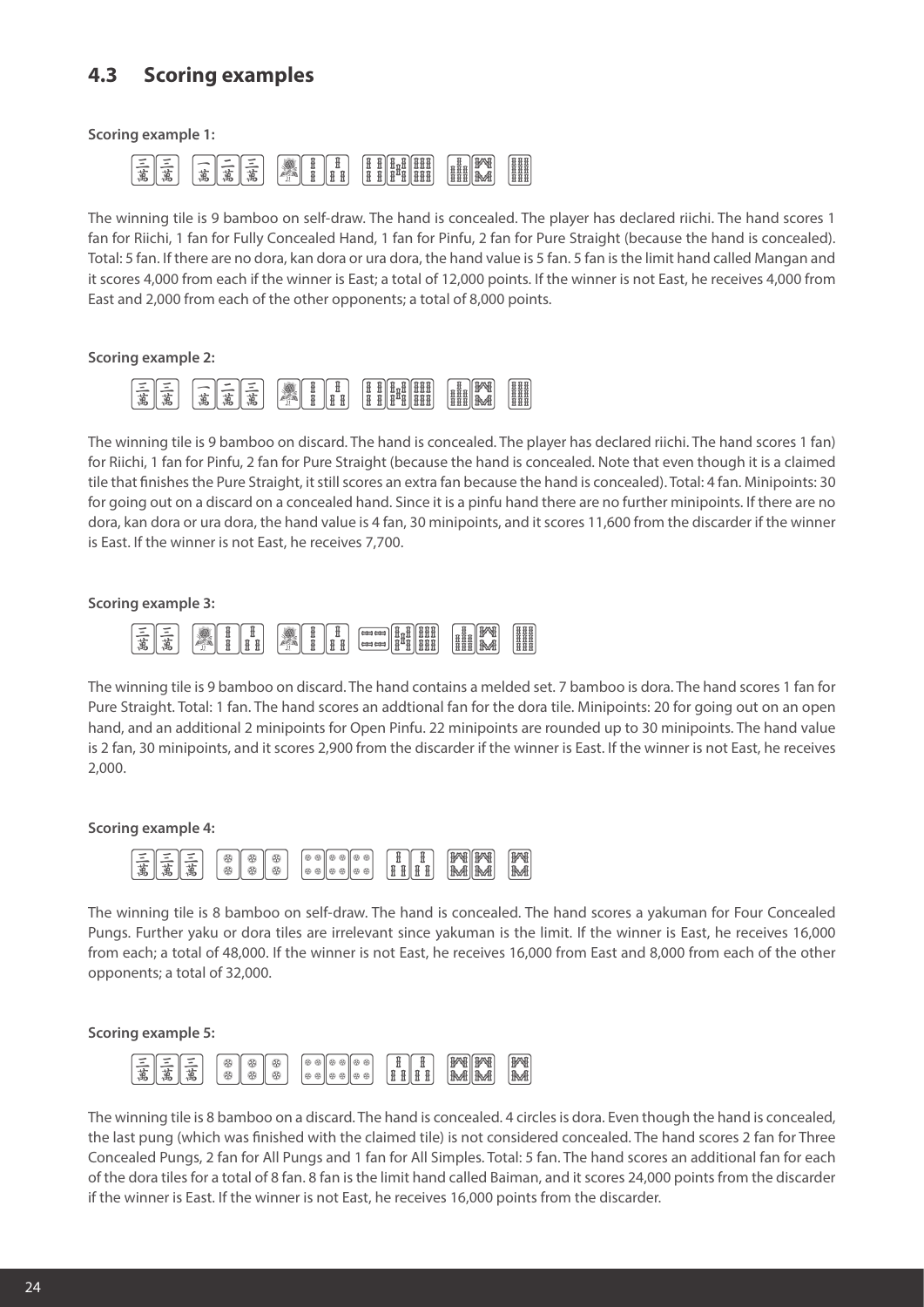#### **Scoring example 6:**



The winning tile is 4 bamboo on self-draw in the set of turns immediately after the player has declared riichi. The hand scores 1 fan for Riichi, 1 fan for Ippatsu, 1 fan for Fully Concealed Hand, 1 fan for All Simples and 2 fan for Seven Pairs. Total: 6 fan. This is the limit hand called Haneman, and it scores 6,000 from each if the winner is East; a total of 18,000 points. If the winner is not East, he receives 6,000 from East and 3,000 from each of the other opponents; a total of 12,000 points.

#### **Scoring example 7:**



The winning tile is 4 bamboo on a discard. The player had not declared riichi. The hand scores 2 fan for Seven Pairs. Minipoints: 25 for going out on Seven Pairs. The hand scores no further points even though there is a pair of dragons and a pair wait. The hand value is 2 fan, 25 minipoints, and it scores 2,400 points from the discarder if the winner is East and 1,600 points otherwise.

#### **Scoring example 8:**



The winning tile is red dragon on self-draw. The hand is concealed and contains no dora tiles. The hand scores 3 fan for Twice Pure Double Chow and 1 fan for Fully Concealed Hand. The hand cannot also score for Seven Pairs, since the hand is either constructed as seven pairs or as four sets and a pair. Since the hand is more valuable when considered as four sets and a pair than when considered as seven pairs, the hand scores for Twice Pure Double Chow rather than for Seven Pairs. Minipoints: 20 for going out on self-draw, 2 for pair wait, 2 for self-draw, 2 for pair of dragons. 26 minipoints are rounded up to 30 minipoints. The hand value is 4 fan, 30 minipoints and it scores 3,900 from each (a total of 11,700) if the winner is East, and it scores 3,900 from East and 2,000 from the two other opponents otherwise (a total of 7,900).

#### **Scoring example 9:**



The winning tile is west on a discard. 7 bamboo is dora. The player is East in an east round. The hand scores 2 fan for Half Flush, 1 fan for Seat Wind, 1 fan for Prevalent Wind and 1 fan for Outside Hand. Total: 5 fan. The hand scores an additional fan for the dora tile, for a total hand value of 6 fan. The winner scores 18,000 from the discarder.

#### **Scoring example 10:**



The winning tile is 7 circles on self-draw. The hand is concealed. The player is South. The hand scores 3 fan for Half Flush (because the hand is concealed) and 1 fan for Fully Concealed Hand. Minipoints: 20 points for going out, 8 minipoints for a concealed pung of honours 2 minipoints for self-draw and 2 minipoints for edge wait. Note that even though there is a three-sided wait, the winner chooses which set the winning tile finishes in such a way that the score is maximized. 32 minipoints are rounded up to 40 for a total hand value of 4 fan 40 minipoints, equivalent to a mangan in payment: 4,000 from East and 2,000 from the others for a total of 8,000 points.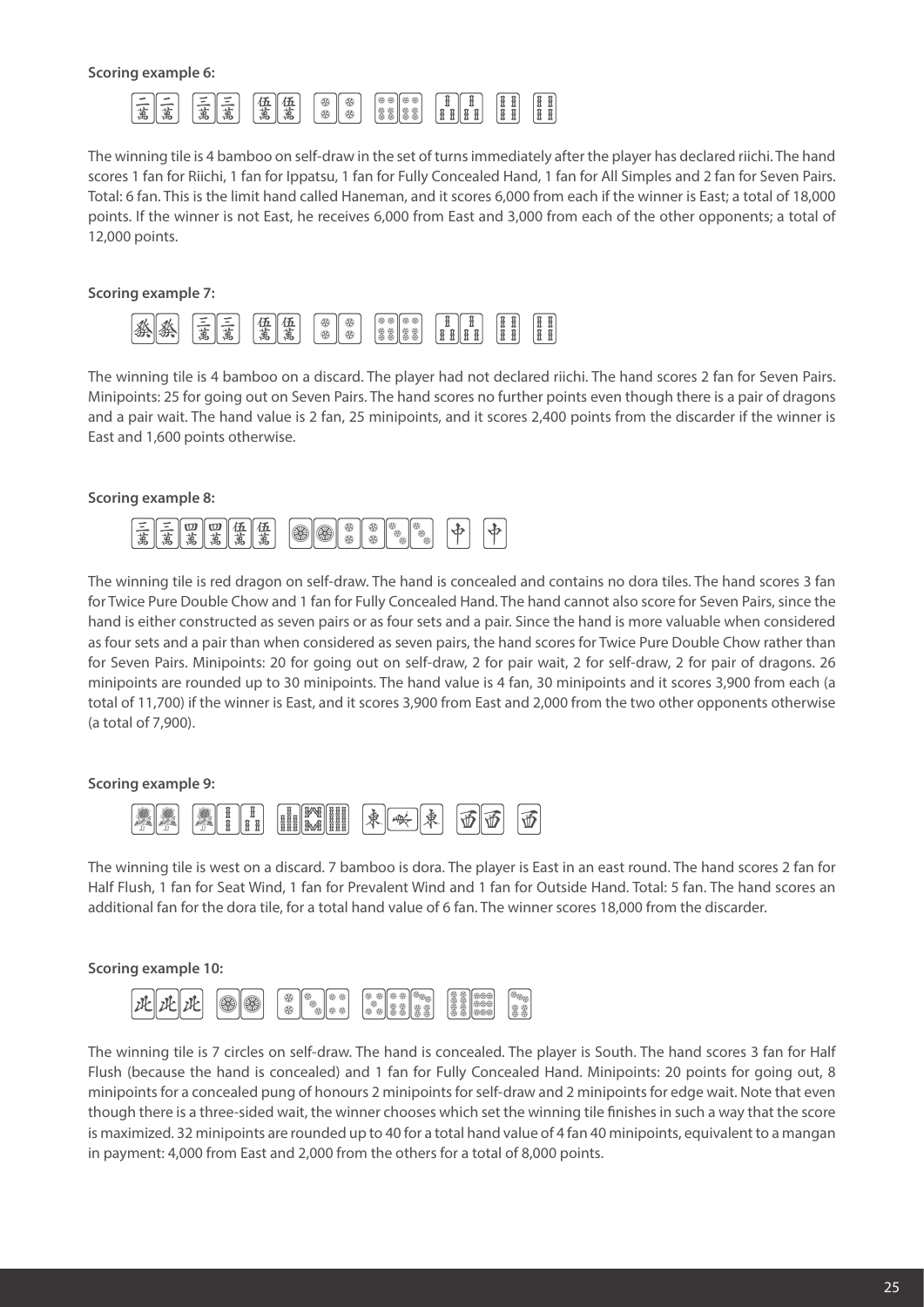# **5 Etiquette and tournament rules**

# **5.1 Errors in claiming tiles**

When claiming a tile for kong, pung or chow the player first calls "kong", "pung" or "chow" clearly. The calls "kan", "pon" or "chi" are equally valid. Secondly the player reveals the matching tiles from the hand and thirdly discards a tile from the hand and claim the tile called for. For the third step the order of the two actions is not important: the player can take the claimed tile first and then discard, or the other way round.

Errors in the order above when claiming tiles should be pointed out to the player, but there will be no penalty.

## **5.1.1 Failing to take the claimed tile**

While a player who claims a tile can make a discard before placing the claimed tile with his revealed tiles, the player should take the tile before the next two players have made a discard. Failing to take the tile in a timely manner results in a dead hand, since the player will have a false set.

## **5.1.2 Empty calls**

Empty calls for kong, pung or chow (calling kong, pung or chow and regretting it immediately before revealing any tiles) are not penalized.

Empty calls for ron or tsumo (calling ron, tsumo or mahjong, but not showing the tiles before realising the mistake) results in a dead hand.

A player must use a valid term for calling a win. A player calling "Ippatsu" and revealing his tiles is subject to chombo penalty. A player immediately correcting an invalid term, e.g. "Hu – I mean tsumo" or "Ippatsu – I mean ron" have a valid hand. Players confusing the terms "ron" and "tsumo" have a valid hand, but it should be pointed out that a valid term should be used and repeated offenses of this type are subject to further penalty at the referee's discretion.

## **5.1.3 Changing calls**

Calls are not supposed to be changed. The first call should be the valid one. However, unless the call was for winning, a quick correction is allowed.

A player calling "pung, no ron" has made a valid correction of his call, and the ron call is valid.

A player calling "ron, no pung" has made a call for winning. The player can claim the tile for ron, but not for pung. If he doesn't have a winning hand, he has a dead hand if no tiles were revealed or if two tiles for the pung call was revealed. If the player has revealed all his tiles in this case, he receives a chombo penalty.

## **5.1.4 Claiming a false set**

If a player claims a false set, it can be corrected if it is discovered before the player discards a tile. After the discard, the mistake cannot be corrected, resulting in a dead hand.

E.g.

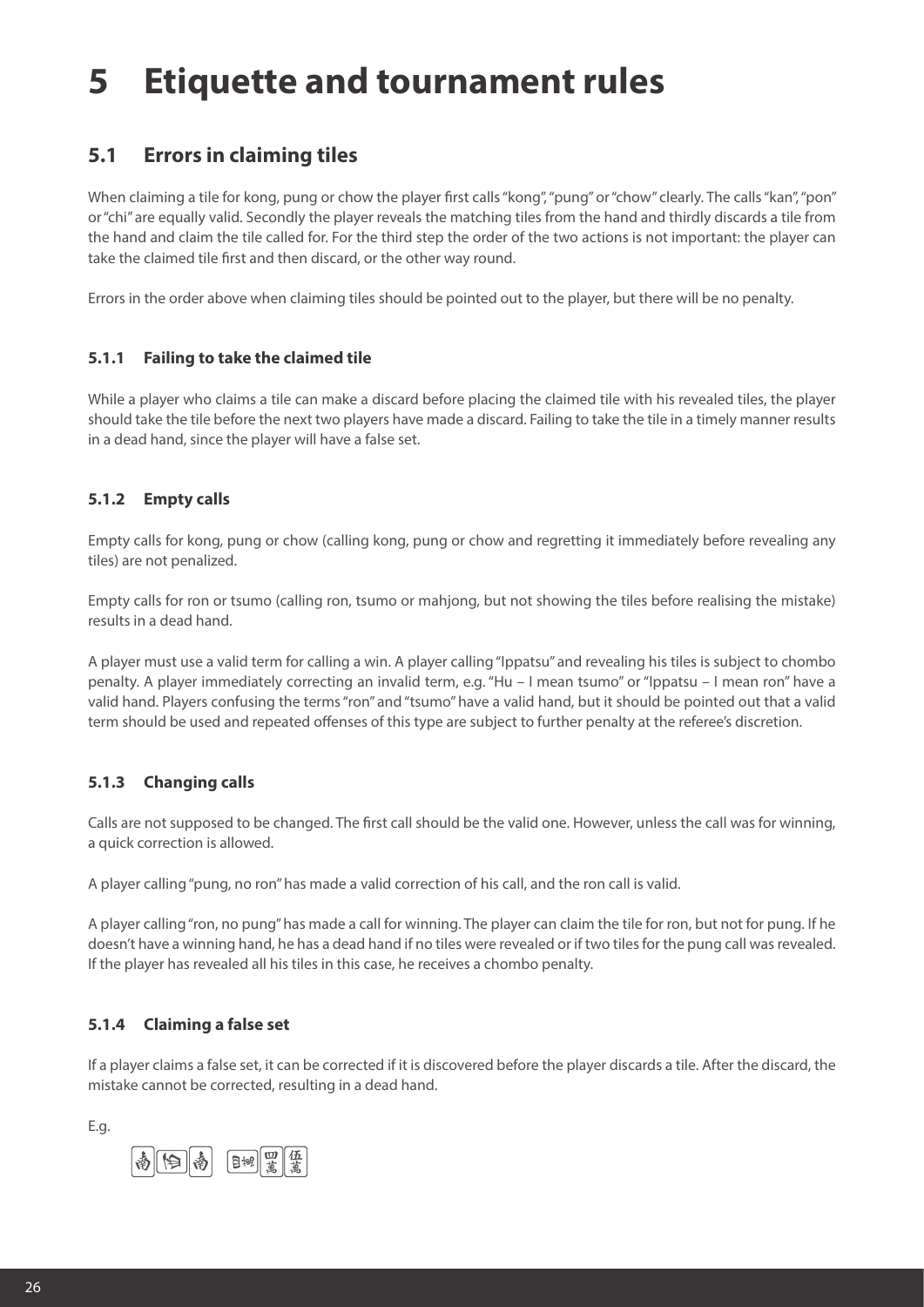# **5.2 Exposing tiles**

Exposing a few tiles is not penalized. Exposed tiles are placed back in the wall or in the hand where they came from.

Exposing tiles during the deal is not penalized. If the situation is judged problematic for the game play there is a redeal, but no penalties.

If too many tiles are exposed during the game, play cannot continue. This is a judgment that depends on the circumstances and the progression of the game. As a rule of thumb, play cannot continue if a large fraction of the wall is destroyed or several tiles revealed from an opponent's hand. If the game cannot continue, the offending player receives a chombo penalty. If the mistake happened due to no mistake on a player's part, there is a re-deal (like chombo, but without any point penalty).

After the hand ends, players should not expose tiles from the wall or the dead wall.

Tiles exposed on purpose in severe or repeated cases is considered obstruction.

### **5.2.1 Drawing a tile from the wrong part of the wall**

If a player draws a tile from the wrong part of the wall, and the mistake is realised or pointed out before the discard, the mistake should be corrected. After the discard the error cannot be corrected. In either case there is no penalty.

## **5.3 Errors in connection with riichi declaration**

A valid riichi declaration should be announced in three steps:

- 1. The players clearly calls "riichi"
- 2. The player discards a tile and rotates it sideways in the discard line, e.g.



3. The player places a 1,000 point stick on the table close to his discards and close to the center of the table where it is clearly visible to all opponents.

A player who completes the first two steps, but forgets to place the riichi bet of 1,000 points still has a valid riichi, but should correct the mistake as soon as it is realised or pointed out. Opponents should point out the mistake. A player who fails to call "riichi" or fails to rotate the discard has not made a valid riichi declaration. The riichi bet is returned and the player has a dead hand.

If an opponent claims the rotated tile for a melded set, and the player forgets to rotate the next discarded tile, opponents should point out and the mistake. There is no penalty.

Attempting to declare riichi on a open hand results in a dead hand.

## **5.4 Passing information**

Passing information or hints on opponents' strategy in any way, e.g. on tenpai status, whether discards are dangerous or what yaku someone might be aiming for is bad behaviour and in serious or repeated cases the player is subject to dead hand or point penalties at the referee's discretion. Normally the opponents should give the offending player a clear warning and in serious or repeated cases call a referee who can choose to penalize the player.

It is permissible to correct a player who is about to commit a minor irregularity or etiquette error, e.g. drawing a tile from the wrong place in the wall, claiming a false set or forgetting to take a replacement tile.

It is permissible to make it clear if a player has a dead hand, e.g. too many or too few tiles.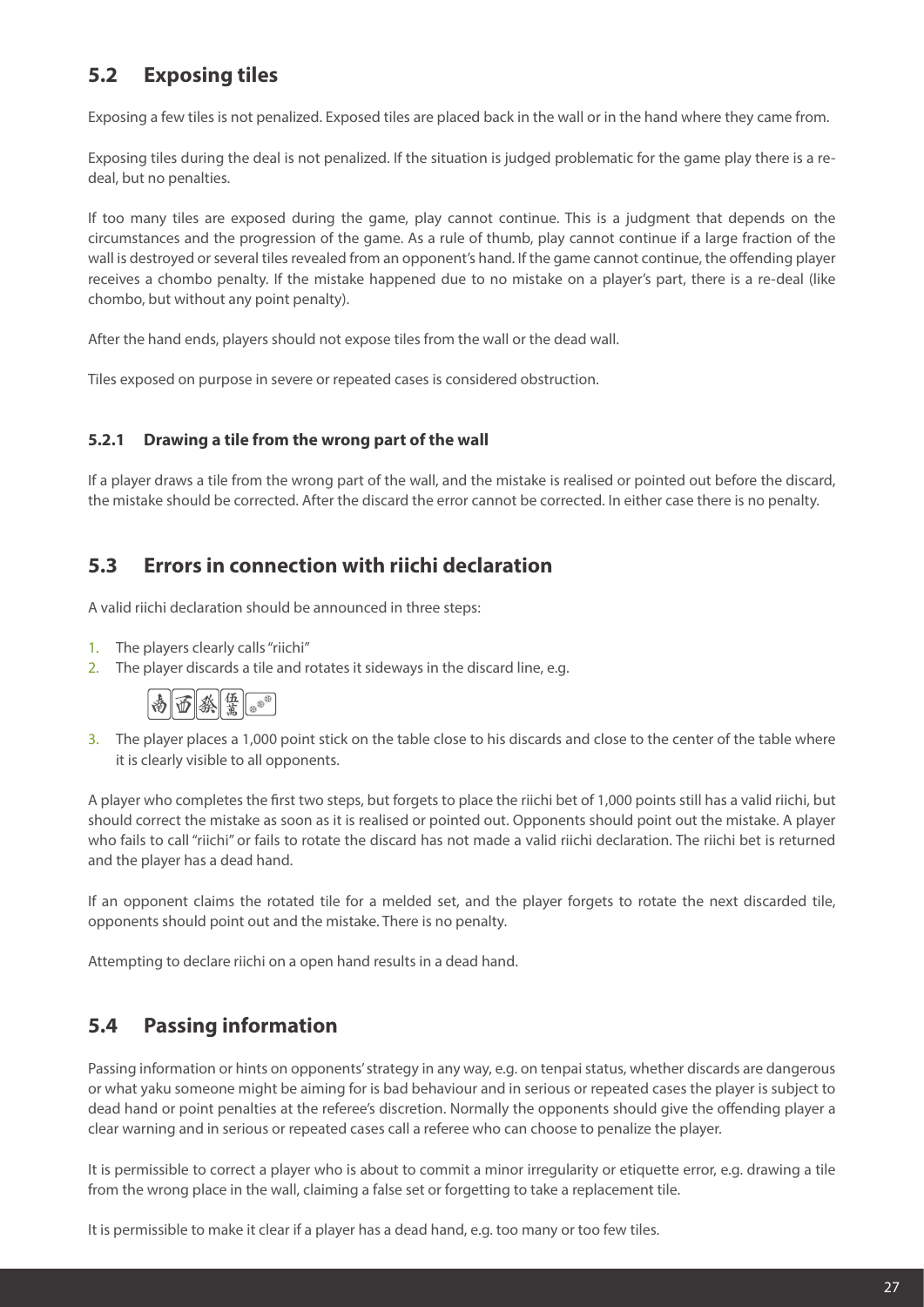# **5.5 Cheating and obstruction**

Cheating and obstruction are disruptive disturbances of a tournament and deliberate disturbances should be punished hard. Players should enact fair play and not abuse the rules or exploit loopholes.

A player caught cheating should be immediately disqualified; but it is a very serious accusation so the evidence must be clear.

Deliberate obstructive behaviour is penalized at the referee's discretion with point penalties of 8,000 or 12,000 points (chombo level), or in serious or repeated cases with point penalties between 12,000 and 48,000. These point penalties are deducted from the player's score at the end of the game after uma is added, thus not affecting ranking at the table. The points are not added to the other players' scores. Further repeated obstructive behaviour results in immediate disqualification.

# **5.6 Telephones**

Players and spectators should have their telephones in silent and non-vibrating mode during play sessions. Depending on the level of disturbance a player is subject to point penalties at the referee's discretion for a telephone ringing or making other disturbing noises. A player with a specific and important reason for expecting a call should make an agreement with the referee before the session about how to handle the situation.

## **5.7 Being late at a tournament**

A player who is late by 10 minutes or less is subject to a point deduction of 1,000 points per minute he is late. Thus a player who is 1 minute late has 1,000 points deducted from his score, while a player who is 10 minutes late has 10,000 points deducted from his score. These point penalties are deducted from the player's score at the end of the game after uma is added, thus not affecting ranking at the table. The points are not added to the other players's scores.

A player who is late by more than 10 minutes is replaced by a substitute player.

# **5.8 Substitute players**

If it is clear to the organizers that a player won't be able to play, e.g. due to illness, a substitute player will take his place.

Substitute players' session results will always be entered in the tournament score keeping as -15,000 points and -15,000 uma, i.e. a total of -30,000.

However, at the table the substitute's score will count for determining the opponents's uma if the substitute played from the beginning of the session (also if the substitution was due to more than 10 minutes lateness). E.g. if the substitute wins the table, the other players will get umas of 5,000, -5,000 and -15,000. So when entering the results, two players will have uma of -15,000 and no one will have the winner uma of 15,000 in this case.

Substitute players who are substituted after the playing has begun at the table (e.g. if a player falls ill during the session, or in case a player is disqualified), will always receive the -15,000 uma, meaning that the other three players will get the 15,000, 5,000 and -5,000 uma even if the substitute scored the most point at the table. This is only the case in the session where the substitution occurs after play has begun. In later sessions, the substitute will play from the beginning of the sessions, and the substitutes result will count when determining the opponent's umas.

A disqualified player will be ranked at the bottom of the result list and the result will count for the EMA ranking list.

A player who was substituted will receive -15,000 points plus an uma of -15,000 points for each session missed. In case of acceptable reasons like illness the head referee and the tournament organizers may decide to remove the player's name from the final results, so that it will not count for the player's EMA ranking.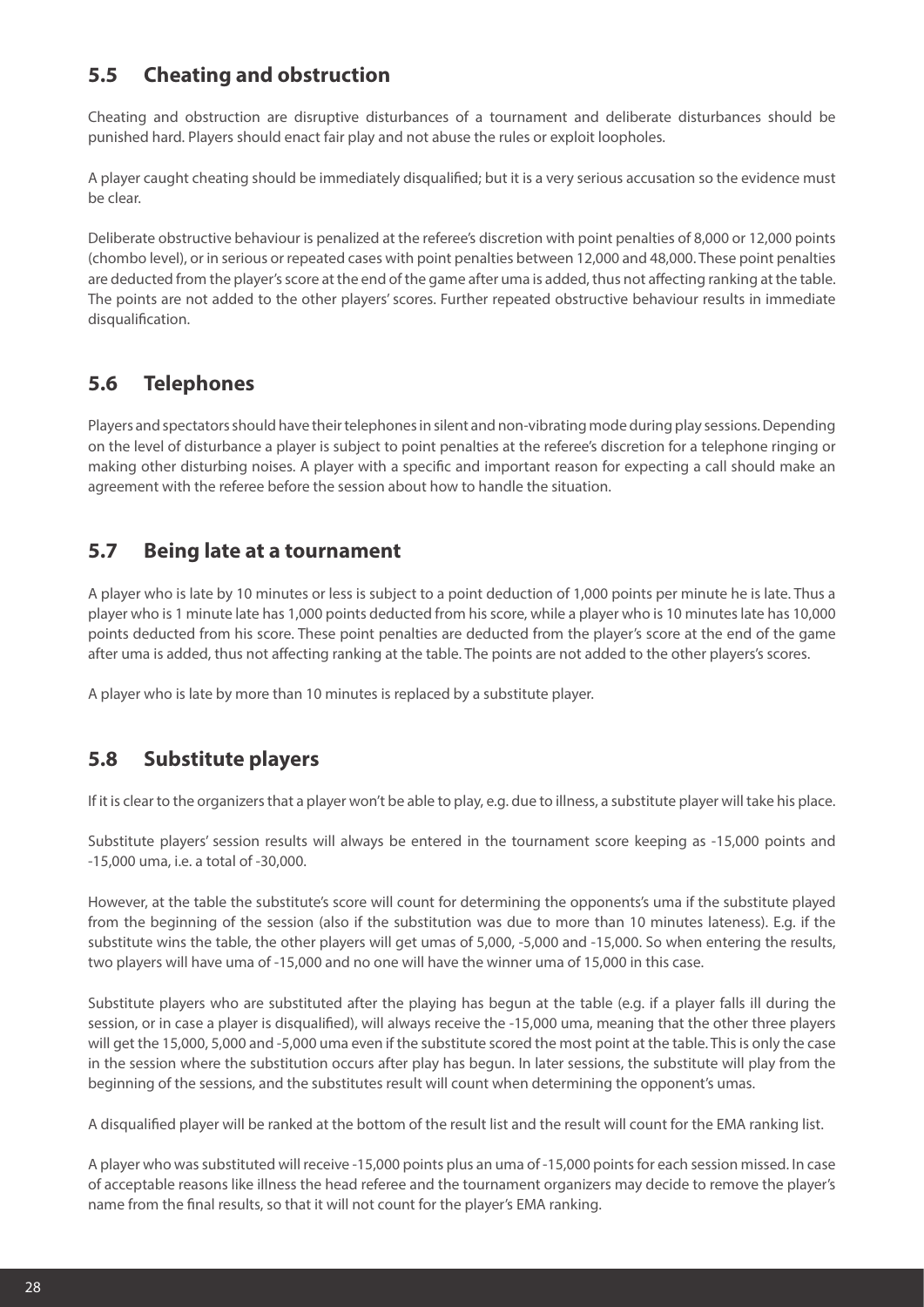# **5.9 Tournament sessions**

In tournaments it is convenient to play sessions on time limits. Often, sessions are scheduled at 90 minutes. When playing with time limited sessions, a clear sound must indicate when 15 minutes remain. After the sound the current hand is finished, and one more hand is played (unless a full game is already completed). There is no sound at 90 minutes; the players should be able to finish the last one or two hands within the remaining time, but if that is not the case they will play until the hands are finished.

A hand begins when the dice are thrown after the walls have been built. If the dice have not been thrown yet when the time signal sounds, the players will play only the current hand. If the dice have just been thrown, the players would get to play two hands. In case of chombo there is a complete re-deal, i.e. it does not count as a hand played.

At the beginning of sessions, waiting for the signal to begin, players are allowed to build the walls, but the dice cannot be thrown and the deal cannot begin before the signal.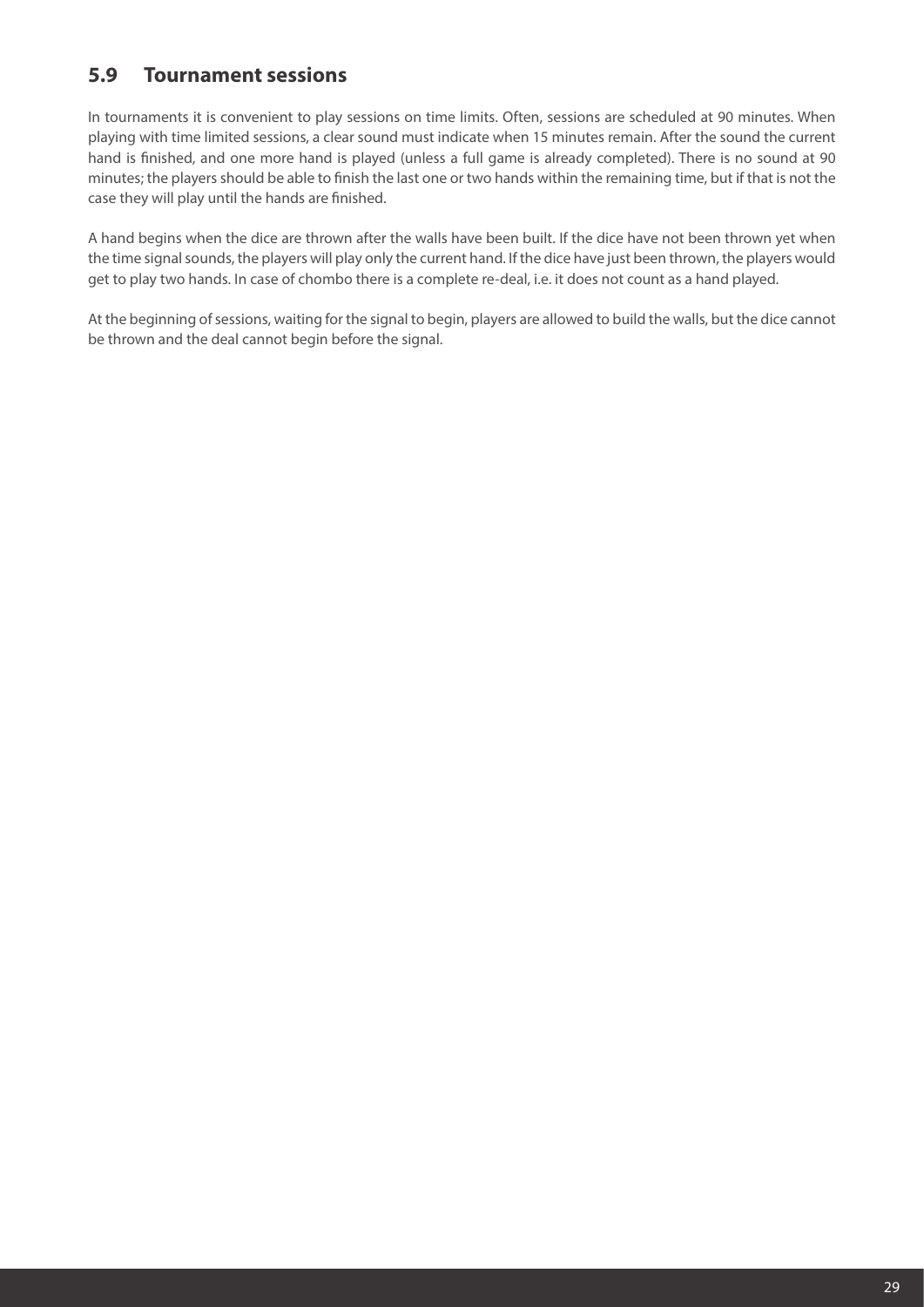# **Scoring tables**

# **East**

| Tsumo | 1 fan | 2 fan | 3 fan | 4 fan |
|-------|-------|-------|-------|-------|
| 20    |       | 700   | 1300  | 2600  |
| 25    |       |       | 1600  | 3200  |
| 30    | 500   | 1000  | 2000  | 3900  |
| 40    | 700   | 1300  | 2600  | 4000  |
| 50    | 800   | 1600  | 3200  | 4000  |
| 60    | 1000  | 2000  | 3900  | 4000  |
| 70    | 1200  | 2300  | 4000  | 4000  |
| 80    | 1300  | 2600  | 4000  | 4000  |
| 90    | 1500  | 2900  | 4000  | 4000  |
| 100   | 1600  | 3200  | 4000  | 4000  |

| Ron | 1 fan | 2 fan | 3 fan | 4 fan |
|-----|-------|-------|-------|-------|
|     |       |       |       |       |
| 25  |       | 2400  | 4800  | 9600  |
| 30  | 1500  | 2900  | 5800  | 11600 |
| 40  | 2000  | 3900  | 7700  | 12000 |
| 50  | 2400  | 4800  | 9600  | 12000 |
| 60  | 2900  | 5800  | 11600 | 12000 |
| 70  | 3400  | 6800  | 12000 | 12000 |
| 80  | 3900  | 7700  | 12000 | 12000 |
| 90  | 4400  | 8700  | 12000 | 12000 |
| 100 | 4800  | 9600  | 12000 | 12000 |

| <b>Limit hand</b> | Fan      | Tsumo | Ron   |
|-------------------|----------|-------|-------|
| Mangan            | 5        | 4000  | 12000 |
| Haneman           | $6 - 7$  | 6000  | 18000 |
| <b>Baiman</b>     | $8 - 10$ | 8000  | 24000 |
| Sanbaiman         | $11+$    | 12000 | 36000 |
| Yakuman           |          | 16000 | 48000 |

| <b>Other</b> |       |            |             |              |
|--------------|-------|------------|-------------|--------------|
| Tsumo        | 1 fan | 2 fan      | 3 fan       | 4 fan        |
| 20           |       | 400<br>700 | 700<br>1300 | 1300<br>2600 |
| 25           |       |            | 800<br>1600 | 1600<br>3200 |
| 30           | 300   | 500        | 1000        | 2000         |
|              | 500   | 1000       | 2000        | 3900         |
| 40           | 400   | 700        | 1300        | 2000         |
|              | 700   | 1300       | 2600        | 4000         |
| 50           | 400   | 800        | 1600        | 2000         |
|              | 800   | 1600       | 3200        | 4000         |
| 60           | 500   | 1000       | 2000        | 2000         |
|              | 1000  | 2000       | 3900        | 4000         |
| 70           | 600   | 1200       | 2000        | 2000         |
|              | 1200  | 2300       | 4000        | 4000         |
| 80           | 700   | 1300       | 2000        | 2000         |
|              | 1300  | 2600       | 4000        | 4000         |
| 90           | 800   | 1500       | 2000        | 2000         |
|              | 1500  | 2900       | 4000        | 4000         |
| 100          | 800   | 1600       | 2000        | 2000         |
|              | 1600  | 3200       | 4000        | 4000         |

| Ron | 1 fan | 2 fan | 3 fan | 4 fan |
|-----|-------|-------|-------|-------|
| 25  |       | 1600  | 3200  | 6400  |
| 30  | 1000  | 2000  | 3900  | 7700  |
| 40  | 1300  | 2600  | 5200  | 8000  |
| 50  | 1600  | 3200  | 6400  | 8000  |
| 60  | 2000  | 3900  | 7700  | 8000  |
| 70  | 2300  | 4500  | 8000  | 8000  |
| 80  | 2600  | 5200  | 8000  | 8000  |
| 90  | 2900  | 5800  | 8000  | 8000  |
| 100 | 3200  | 6400  | 8000  | 8000  |

| <b>Limit hand</b> | Fan      | <b>Tsumo</b>  | Ron   |
|-------------------|----------|---------------|-------|
| Mangan            | 5        | 2000<br>4000  | 8000  |
| Haneman           | $6 - 7$  | 3000<br>6000  | 12000 |
| <b>Baiman</b>     | $8 - 10$ | 4000<br>8000  | 16000 |
| Sanbaiman         | $11+$    | 6000<br>12000 | 24000 |
| Yakuman           |          | 8000<br>16000 | 32000 |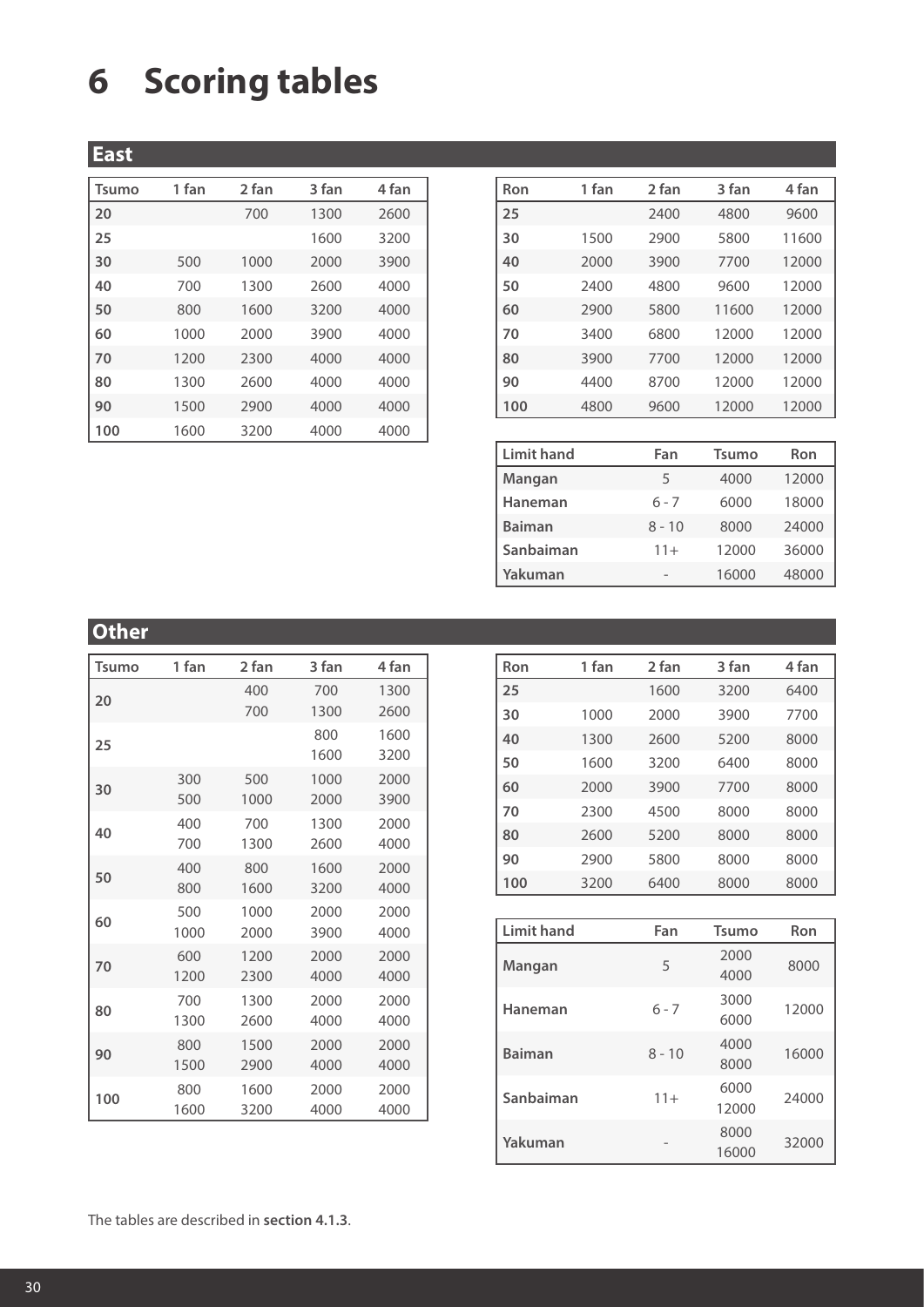#### **Riichi**

| One fan yaku lihan yaku              |                                                                                                                                                                      |  |  |
|--------------------------------------|----------------------------------------------------------------------------------------------------------------------------------------------------------------------|--|--|
| – Riichi <sub>Riichi</sub>           | Waiting hand declared at 1000 points stake<br>+1: Mahjong first round after declaring riichi Ippatsu<br>+1: Riichi declared in very first set of turns Daburu riichi |  |  |
| - Fully Concealed Hand Menzen tsumo  | Self-draw on a concealed hand                                                                                                                                        |  |  |
| $-$ Pinfu Pinfu                      | Four chow and valueless pair<br>Must declare mahjong on a chow with two-sided wait                                                                                   |  |  |
| - Pure Double Chow lipeikou          | Two identical chow of the same suit                                                                                                                                  |  |  |
| All Simples Tanyao chuu              | No terminals or honours                                                                                                                                              |  |  |
| Mixed Triple Chow San shoku doujun   | Same chow in each suit<br>+1: Concealed hand                                                                                                                         |  |  |
| Pure Straight Itsu                   | The three chow, 1-2-3, 4-5-6 and 7-8-9, of the same suit<br>+1: Concealed hand                                                                                       |  |  |
| Dragon Pung Fanpai                   | Pung/kong of dragons                                                                                                                                                 |  |  |
| Seat/Prevalent Wind Fanpai           | Pung/kong of seat or prevalent wind                                                                                                                                  |  |  |
| Outside Hand Chanta                  | All sets contain terminals/honours. At least one chow.<br>+1: Concealed hand                                                                                         |  |  |
| After a Kong Rinshan kaihou          | Mahjong declared on a replacement tile                                                                                                                               |  |  |
| Robbing a Kong Chan kan              | Mahjong when a pung is extended to kong                                                                                                                              |  |  |
| Bottom of the Sea Haitei             | Mahjong on the last tile, or the following discard                                                                                                                   |  |  |
| Two fan yaku Ryanhan yaku            |                                                                                                                                                                      |  |  |
| - Seven pairs Chii Toitsu            | No two identical pairs                                                                                                                                               |  |  |
| Triple Pung San shoku dokou          | Same pung/kong in each suit                                                                                                                                          |  |  |
| Three Concealed Pungs San ankou      | Three concealed pungs/kongs and a pair                                                                                                                               |  |  |
| Three Kongs San kan tsu              |                                                                                                                                                                      |  |  |
| All Pungs Toitoi hou                 | Four pungs/kongs and a pair                                                                                                                                          |  |  |
| Half Flush Honitsu                   | One suit including honours<br>+1: Concealed hand                                                                                                                     |  |  |
| Little Three Dragons Shou sangen     | Two pungs/kongs of dragons and a pair of dragons                                                                                                                     |  |  |
| All Terms and Honours Honroutou      | All sets consist of terminals or honours                                                                                                                             |  |  |
| Terminals in All Sets Junchan        | All sets contain terminals. At least one chow.<br>+1: Concealed hand                                                                                                 |  |  |
| Three fan yaku Sanhan yaku           |                                                                                                                                                                      |  |  |
| - Twice Pure Double Chow Ryan peikou | Two times two identical chow and a pair                                                                                                                              |  |  |
| Five fan yaku Uhan yaku              |                                                                                                                                                                      |  |  |
| - Blessing of Man Renho              | Mahjong on discard in the first round                                                                                                                                |  |  |
| <b>Full Flush Chinitsu</b>           | One suit, no honours<br>+1: Concealed hand                                                                                                                           |  |  |
| Yakuman                              |                                                                                                                                                                      |  |  |
| - Thirteen Orphans Kokushi musou     | One of each honour and terminal and one duplicate                                                                                                                    |  |  |
| - Nine Gates Chuuren pooto           | 1112345678999 + one duplicate of the same suit                                                                                                                       |  |  |
| - Blessing of Heaven Tenho           | East mahjong on initial fourteen tiles                                                                                                                               |  |  |
| - Blessing of Earth Chiho            | Mahjong on self-draw in the first round                                                                                                                              |  |  |
| - Four Concealed Pungs Suu ankou     | Four concealed pungs/kongs and a pair                                                                                                                                |  |  |
| Four Kongs Suu kan tsu               | Four kongs and a pair                                                                                                                                                |  |  |
| All Green Ryuu iisou                 | Hand of green tiles: bamboo 2, 3, 4, 6, 8 and green dragon                                                                                                           |  |  |
| All Terminals Chinrouto              | All sets consist of terminals                                                                                                                                        |  |  |
| All Honours Tsuu iisou               | All sets consist of honours                                                                                                                                          |  |  |
| Big Three Dragons Dai sangen         | Three pungs/kongs of dragons                                                                                                                                         |  |  |

Little Four Winds Shou suushii Three pungs/kongs of winds and a pair of winds

Big Four Winds Dai suushii Four pungs/kongs of winds **European Mahjong Association 2016** *Note: Hands in italics must be concealed!*





**JON** succession of dragons

| <b>Minipoints</b>                   |                |                            |              | Open           | Conc.          |  |  |
|-------------------------------------|----------------|----------------------------|--------------|----------------|----------------|--|--|
| Pung, simples                       |                |                            |              | 2              | 4              |  |  |
| Pung, term./honour                  |                |                            |              | 4              | 8              |  |  |
| Kong, simples                       |                |                            |              | 8              | 16             |  |  |
| Kong term./honour                   |                |                            |              | 16             | 32             |  |  |
| <b>Minipoints</b>                   |                |                            |              |                |                |  |  |
| Pair of dragons                     | $\overline{2}$ |                            |              |                |                |  |  |
| Pair of seat/prevalent wind         |                |                            |              |                | $\overline{2}$ |  |  |
| Edge/closed/pair wait               |                | $\overline{2}$             |              |                |                |  |  |
| Self-draw (not in case of pinfu)    |                |                            |              |                | $\overline{2}$ |  |  |
| Open pinfu                          |                | $\overline{2}$             |              |                |                |  |  |
|                                     |                |                            |              |                |                |  |  |
| Minipoints for winning              |                |                            |              |                |                |  |  |
| Concealed, on a discard             |                | 30                         |              |                |                |  |  |
| Seven pairs (no further minipoints) |                | 25<br>20                   |              |                |                |  |  |
| Open hand and/or self-draw          |                |                            |              |                |                |  |  |
| East                                | 1 fan          |                            | 2 fan        |                | 4 fan          |  |  |
| Tsumo<br>20                         |                |                            | 700          | 3 fan<br>1300  | 2600           |  |  |
|                                     |                |                            |              |                |                |  |  |
| 25<br>30                            |                |                            |              | 1600<br>2000   | 3200<br>3900   |  |  |
| 40                                  |                | 500<br>1000<br>700<br>1300 |              | 2600           | 4000           |  |  |
| 50                                  |                | 800<br>1600                |              | 3200           | 4000           |  |  |
| 60                                  |                | 1000<br>2000               |              | 3900           | 4000           |  |  |
| 70                                  | 1200           |                            | 2300         | 4000           | 4000           |  |  |
|                                     |                |                            |              |                |                |  |  |
| East<br>Ron                         | 1 fan          |                            | 2 fan        | 3 fan          | 4 fan          |  |  |
| 25                                  |                |                            | 2400         | 4800           | 9600           |  |  |
| 30                                  | 1500           |                            | 2900         | 5800           | 11600          |  |  |
| 40                                  | 2000           |                            | 3900         | 7700           | 12000          |  |  |
| 50                                  | 2400           |                            | 4800         | 9600           | 12000          |  |  |
| 60                                  | 2900           |                            | 5800         | 11600          | 12000          |  |  |
| 70                                  | 3400           |                            | 6800         | 12000          | 12000          |  |  |
| Other                               |                |                            |              |                |                |  |  |
| Tsumo                               | 1 fan          |                            | 2 fan        | 3 fan          | 4 fan          |  |  |
| 20                                  |                |                            | 400<br>700   | 700<br>1300    | 1300<br>2600   |  |  |
|                                     |                |                            |              | 800            | 1600           |  |  |
| 25                                  |                |                            |              | 1600           | 3200           |  |  |
| 30                                  | 300<br>500     |                            | 500<br>1000  | 1000<br>2000   | 2000<br>3900   |  |  |
|                                     | 400            |                            | 700          | 1300           | 2000           |  |  |
| 40                                  | 700            |                            | 1300         | 2600           | 4000           |  |  |
| 50                                  | 400            |                            | 800          | 1600           | 2000           |  |  |
|                                     | 800            |                            | 1600         | 3200           | 4000           |  |  |
| 60                                  | 500<br>1000    |                            | 1000<br>2000 | 2000<br>3900   | 2000<br>4000   |  |  |
| 70                                  | 600            |                            | 1200         | 2000           | 2000           |  |  |
|                                     | 1200           |                            | 2300         | 4000           | 4000           |  |  |
| Other                               |                |                            |              |                |                |  |  |
| Ron                                 | 1 fan          |                            | 2 fan        | 3 fan          | 4 fan          |  |  |
| 25                                  |                |                            | 1600         | 3200           | 6400           |  |  |
| 30                                  | 1000           |                            | 2000         | 3900           | 7700           |  |  |
| 40                                  | 1300           |                            | 2600         | 5200           | 8000           |  |  |
| 50                                  | 1600           |                            | 3200         | 6400           | 8000           |  |  |
| 60<br>70                            | 2000<br>2300   |                            | 3900<br>4500 | 7700<br>8000   | 8000<br>8000   |  |  |
|                                     |                |                            |              |                |                |  |  |
| <b>Limit Hand</b>                   | Fan            | East<br>Tsumo              | East<br>Ron  | Other<br>Tsumo | Other<br>Ron   |  |  |
| Mangan                              | 5              | 4000                       | 12000        | 2000<br>4000   | 8000           |  |  |
| Haneman                             | $6 - 7$        | 6000                       | 18000        | 3000<br>6000   | 12000          |  |  |
| <b>Baiman</b>                       | $8 - 10$       | 8000                       | 24000        | 4000<br>8000   | 16000          |  |  |
| Sanbaiman                           | $11 +$         | 12000                      | 36000        | 6000<br>12000  | 24000          |  |  |
| Yakuman                             |                | 16000                      | 48000        | 8000<br>16000  | 32000          |  |  |
|                                     |                |                            |              |                |                |  |  |